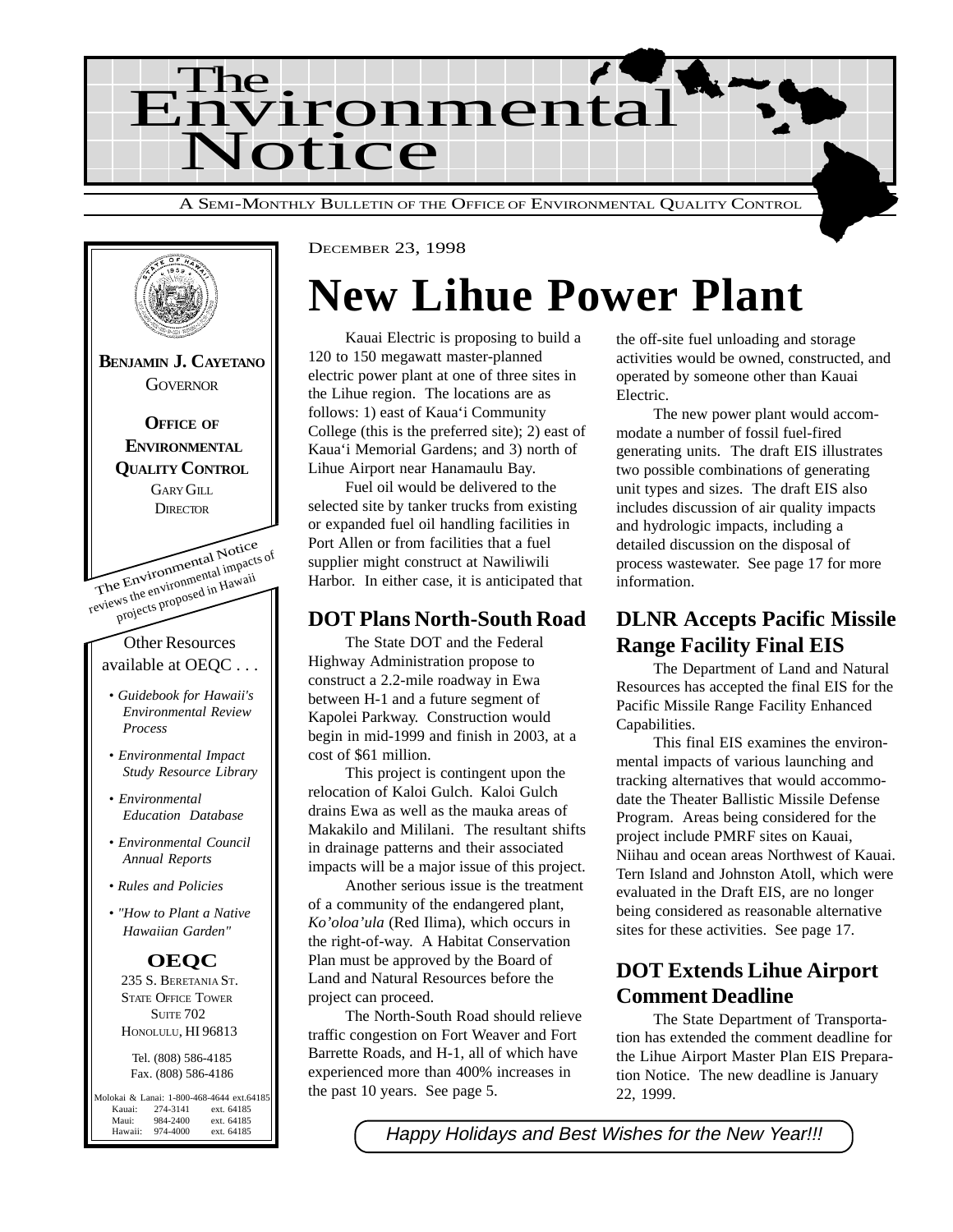# Table of Contents

#### DECEMBER 23, 1998

### **1** Oahu Notices

#### **Draft Environmental Assessments**

| (2) Bellows AFS Regional Training Institute Complex 3 |  |
|-------------------------------------------------------|--|
|                                                       |  |
|                                                       |  |
|                                                       |  |

#### **Final Environmental Assessments/**

#### **Findings of No Significant Impacts (FONSI)**

| (8) Manoa Chinese Cemetery Pavillion Dance School               |  |
|-----------------------------------------------------------------|--|
|                                                                 |  |
| (10) McDonald's Restaurant in Aiea (Special Management Area)  7 |  |
|                                                                 |  |

#### **National Environmental Policy Act (NEPA)**

| (12) Hickam Air Force Base Material Handling Equipment Storage  8 |
|-------------------------------------------------------------------|
| (13) Hickam Air Force Base Relocate Fuel Vehicle Parking Area  9  |
| (14) Hickam Air Force Base Upgrade Honey Moon Beach (Phase 1) . 9 |

#### **Previously Published Projects Pending Public Comments**

| Environmental Impact Statement Preparation Notices (EISPN)  10 |  |
|----------------------------------------------------------------|--|

#### **Acceptance Notices**

#### **Withdrawal**

| Makapuu Lighthouse and Kaena Point Reserve Nature Hikes  10 |
|-------------------------------------------------------------|
|                                                             |

**Correction**

#### 3 **Maui Notices**

#### **Draft Environmental Assessments**

| <b>Previously Published Projects Pending Public Comments</b> |  |
|--------------------------------------------------------------|--|
| (4) North Waihee Watershed Management Subdivision  12        |  |
|                                                              |  |
|                                                              |  |
|                                                              |  |

#### 2 **[Molokai Notices](#page-12-0)**

#### **Draft Environmental Assessments**

[\(1\) Puu O Hoku Ranch Single Family Residence .............................. 13](#page-12-0)

#### 6 **Hawaii Notices**

| <b>Draft Environmental Assessments</b><br>(1) GTE Submarine Fiber Optic Cable Network at                                |  |
|-------------------------------------------------------------------------------------------------------------------------|--|
|                                                                                                                         |  |
| <b>Final Environmental Assessments/Findings of No Signifi-</b><br>cant Impacts (FONSI)                                  |  |
| Draft Environmental Impact Statements                                                                                   |  |
| <b>National Environmental Policy Act (NEPA)</b><br>(4) Pohakuloa Training Area Installation of A Water Distribution and |  |
| <b>Previously Published Projects Pending Public Comments</b>                                                            |  |
| Withdrawal<br>Huggos' Request for A Non-Exclusive Grant of Easement  16                                                 |  |
| <b>Federal Notices</b>                                                                                                  |  |
| Caulerpa taxifolia For APHIS Noxious Weed List?  16<br><b>■ Kauai Notices</b>                                           |  |
| <b>Draft Environmental Impact Statements</b>                                                                            |  |
| Final Environmental Impact Statement                                                                                    |  |
| <b>Previously Published Projects Pending Public Comments</b>                                                            |  |
|                                                                                                                         |  |

| <b>Draft Environmental Impact Statements</b>                 |  |
|--------------------------------------------------------------|--|
|                                                              |  |
| <b>Final Environmental Impact Statement</b>                  |  |
|                                                              |  |
| <b>Previously Published Projects Pending Public Comments</b> |  |
|                                                              |  |
| <b>Acceptance Notices</b>                                    |  |
|                                                              |  |

## ! **Other Notices**

| ,我们也不会不会不会。""我们的,我们也不会不会不会。""我们的,我们也不会不会不会不会不会。""我们的,我们也不会不会不会不会。""我们的,我们也不会不会不会 |  |
|----------------------------------------------------------------------------------|--|
|                                                                                  |  |
|                                                                                  |  |
|                                                                                  |  |
|                                                                                  |  |
|                                                                                  |  |
|                                                                                  |  |
|                                                                                  |  |
|                                                                                  |  |

*OEQC intends to make the information in this bulletin accessible to everyone. Individuals that require this material in a different format (such as large type or braille), should contact our office for assistance.*

**The Environmental Notice Office of Environmental Quality Control Page 2**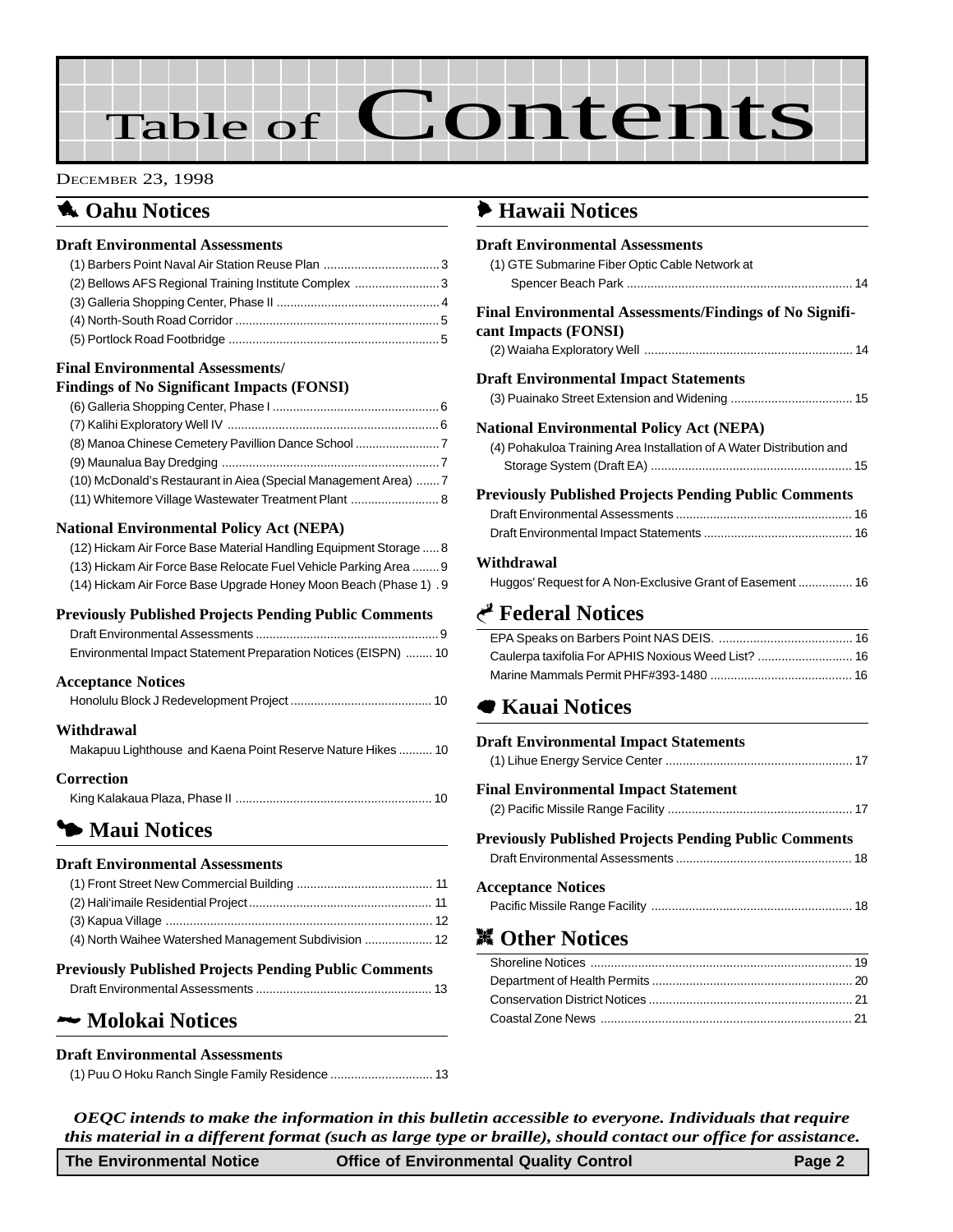<span id="page-2-0"></span>

**Public Comment**

| Deadline:        | January 22, 1999                         |
|------------------|------------------------------------------|
| Status:          | DEA First Notice pending public comment. |
|                  | Address comments to the applicant with   |
|                  | copies to the consultant and OEQC.       |
| <b>Permits</b>   | SMA; grubbing grading and stockpiling;   |
| <b>Required:</b> | variance from pollution controls         |

Honolulu, Hawaii 96814

The City has requested the transfer of approximately 530 acres of surplus federal land at Naval Air Station Barbers Point to the City for the development of a major regional park and recreation facilities to serve the recreation needs of Ewa and Leeward Coast residents and Oahu's population to the year 2020. The Department of Parks and Recreation , City and County of Honolulu, is applying to the National Park Service, U.S. Department of the Interior, for the release of federal surplus property for public park or recreation purposes. The City plans to develop 380 acres into a major, island-wide regional park named Kalaeloa Regional Park. Kalaeloa is the Hawaiian name for that portion of land at Honouliuli on which BPNAS is located. The remaining 150 acres will be developed into a sports health fitness training complex. A detailed Master Plan will be prepared after the transfer of lands is completed.

The surplus Federal lands will be transferred to the City at no cost pending approval of the property transfer request by the National Park Service. The City will plan, design,

finance, construct, manage, and maintain the facilities and grounds comprising Kalaeloa Regional Park. Development of Kalaeloa Regional Park is projected over a period of 24 years. A four-phase implementation schedule is contemplated. Implementation of the proposed improvements for each of the reuse areas will depend in part on available funding, improvement priorities, population growth and development in the Ewa region, and regional and island-wide recreational needs.



## **(2) Bellows AFS Regional Training Institute Complex**

| District:                         | Koolaupoko                               |
|-----------------------------------|------------------------------------------|
| TMK:                              | $4-1-15:1$ (por.)                        |
| Applicant:                        | Department of Defense                    |
|                                   | Hawaii Army National Guard               |
|                                   | 3949 Diamond Head Road                   |
|                                   | Honolulu, Hawaii 96816-4495              |
|                                   | Contact: LTC Ron Swafford, Capt. Charles |
|                                   | Anthony (733-4214/733-4258)              |
| <b>Approving Agency/Accepting</b> |                                          |
| <b>Authority:</b>                 | Same as above.                           |
| <b>Public Comment</b>             |                                          |
| Deadline:                         | January 22, 1999                         |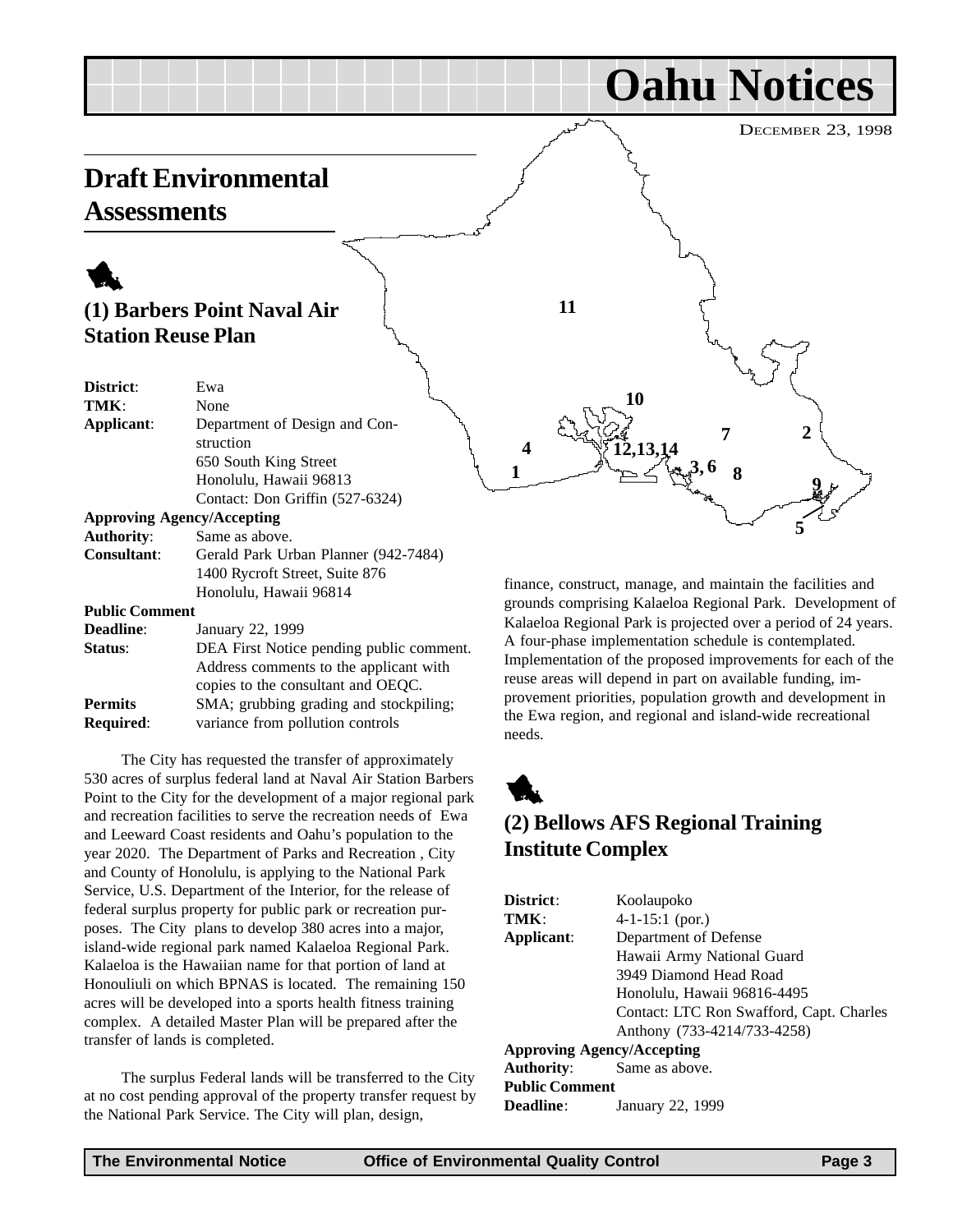<span id="page-3-0"></span>DECEMBER 23, 1998

| Status:          | DEA First Notice pending public comment. |
|------------------|------------------------------------------|
|                  | Address comments to the applicant with   |
|                  | copies to OEOC.                          |
| <b>Permits</b>   |                                          |
| <b>Required:</b> | CZM, NPDES, SHPO, FWS                    |

The Hawaii Army National Guard (HIARNG) proposes to establish a new Regional Training Institute (RTI) Complex for the 298th Regiment, at Bellows Air Force Station (BAFS) in Waimanalo, Oahu, for military training purpose. The project is necessary because the Air Force declared the present location excess as part of the 170 acres of ceded land returned the State. The new facility would include 48 acres on BAFS in the southeastern corner of two abandoned runways. The development plan is now in the conceptual stage. The proposed first phase includes the construction of an administration and education facility, with dining, parking, sidewalk, and access road. The second phase would provide billets and a multi-purpose building and physical fitness area. The third phase of development would provide recreational areas. The HIARNG would provide these areas for community use when not required for National Guard training.

Former uses, i.e., agriculture, airfield, and communications area have thoroughly disturbed the natural habitat of the preferred alternative for the RTI. The 1994 biological surveys of the area found no threatened or endangered species in the proposed project area. Resources considered include land use, air quality, noise, geology and soils, water resources, biological resources, cultural resources, socioeconomic, traffic, environmental justice, infrastructure, and hazardous and toxic materials and wastes. The 1995 Bellows EIS stated that the preferred actions (including moving the HIARNG RTI to the proposed project site) would have no significant effect on the Waimanalo community.

The public may obtain copies of the EA from the State of Hawaii, Department of Defense, Public Affairs Office, 3949 Diamond Head Road, Honolulu, Hawaii 96816-4495. Point of contact is Capt Charles Anthony, (808) 733-4258.



#### **(3) Galleria Shopping Center, Phase II**

**District**: Honolulu **TMK**: 2-1-25: 4 **Applicant**: USPO Galleria, LLC 335 Merchant Street, Suite 100 Honolulu, Hawaii 96813 Contact: Russell Allen (533-4450)

#### **Approving Agency/Accepting**

| <b>Authority:</b>     | Department of Planning and Permitting       |
|-----------------------|---------------------------------------------|
|                       | 650 South King Street, 7th Floor            |
|                       | Honolulu, Hawaii 96813                      |
|                       | Contact: Art Challacombe (523-4107)         |
| Consultant:           | R.G. Wood and Associates, Ltd.              |
|                       | 444 Hobron Lane, Suite 307                  |
|                       | Honolulu, Hawaii 96815                      |
|                       | Contact: R.G. Wood (951-8880)               |
| <b>Public Comment</b> |                                             |
| Deadline:             | January 22, 1999                            |
| Status:               | DEA First Notice pending public comment.    |
|                       | Address comments to the applicant with      |
|                       | copies to the approving agency or accepting |
|                       | authority, the consultant and OEQC.         |
| <b>Permits</b>        |                                             |

### **Required**:

The applicant, USPO Galleria, LLC, is proceeding to rehabilitate the United States Post Office, Custom House, and Court House on Merchant Street and Queen Street, in order to establish a downtown shopping center. The second stage of the proposed project will involve the rehabilitation of the 1930 addition to the building on Queen Street. It was designed by the Treasury Department to add ancillary spaces such as clerical office spaces, Customs Warehouse and USPS work space to the original 1922 building. It contains very few historically significant elements that are character defining other than the exterior trim and the massing of the building. This Stage Two of the rehabilitation will remove the Loading Dock and Mail Bag Room additions in order to provide the building space required to make the adaptive re-use feasible. One-half of the roof on the service courtyard side of the 1930 portion will be lifted and extended to accommodate the installation of a new partial fourth floor. The main entrance to this portion of the building will be through the present arched windows on Queen Street which will be converted to doors. The interior will be renovated to accommodate lobby space and vertical circulation to all four floors at this point.

A new historically compatible five floor addition, with one floor underground, will then be constructed extending from the present 1930 portion to the 20-foot setback requirement on Richards Street. After the rehabilitation, the building will include the Downtown Post Office with additional adaptive re-uses such as retail and duty free stores and fine dining. In addition, the Bishop Museum will maintain exhibits of Hawaiian history, culture and art relevant to the building's time period.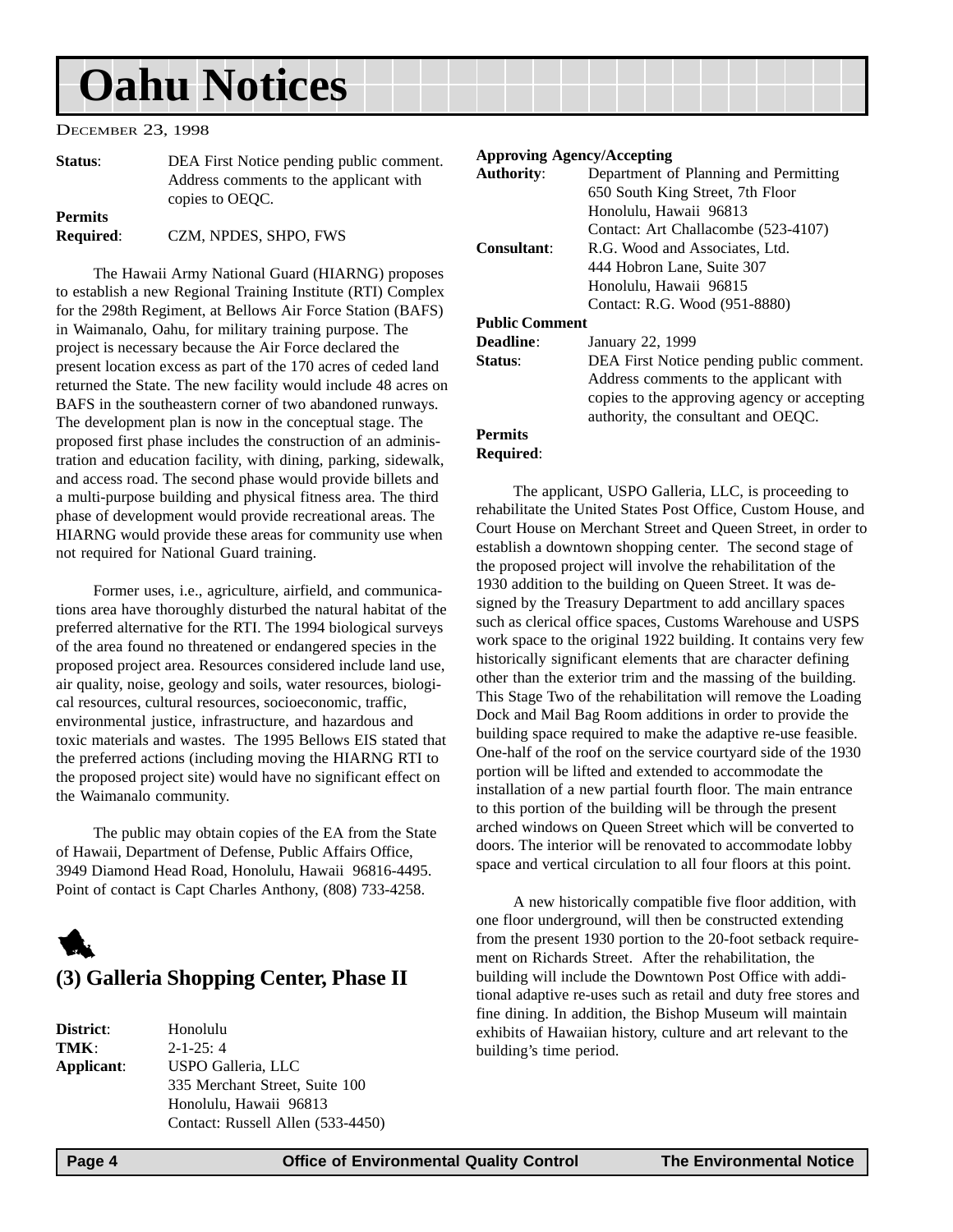DECEMBER 23, 1998

## <span id="page-4-0"></span>1 **(4) North-South Road Corridor**



The State Department of Transportation, in consultation with the Federal Highway Administration, proposes to design and construct the North-South Road in Ewa, Oahu, Hawaii. The proposed six-lane, divided, principal arterial would extend from the H-1 Freeway to a future segment of Kapolei Parkway, a distance of approximately 2.2 miles. The project also includes the construction of an interchange at its H-1 Freeway crossing. The proposed highway would relieve congestion on Fort Weaver and Fort Barrette Roads, and would improve access to the H-1 Freeway from existing communities in Ewa Beach, Ewa by Gentry, Ewa Villages and the Villages of Kapolei. The proposed facility would also improve travel to planned developments, including the Ewa Marina, East Kapolei and the University of Hawaii, West Oahu Campus.

The highway or "build" alternative is located within a transportation easement which is just westerly of the 138kV transmission towers of the Hawaiian Electric Company. Between Kapolei Parkway and Farrington Highway, the proposed North-South Road would pass through former sugarcane fields, now fallow. Above Farrington Highway to the H-1 Freeway, the proposed highway and interchange will require the acquisition of lands which are either being actively farmed or are unused and vacant.



### **(5) Portlock Road Footbridge**

| District:                         | Honolulu                                    |
|-----------------------------------|---------------------------------------------|
|                                   |                                             |
| TMK:                              | 3-9-26:44                                   |
| Applicant:                        | Evershine Group VIII L.P.                   |
|                                   | 10011 North Foothill Boulevard, Suite 107   |
|                                   | Cupertino, California 95014                 |
|                                   | Contact: Annie Chan (408-343-1088)          |
| <b>Approving Agency/Accepting</b> |                                             |
| <b>Authority:</b>                 | Department of Planning and Permitting       |
|                                   | 650 South King Street, 7th Floor            |
|                                   | Honolulu, Hawaii 96813                      |
|                                   | Contact: Steve Tagawa (523-4817)            |
| <b>Consultant:</b>                | Wilson Okamoto & Associates, Inc.           |
|                                   | 1907 South Beretania Street, Suite 400      |
|                                   | Honolulu, Hawaii 96826                      |
|                                   | Contact: Rodney Funakoshi (946-2277)        |
| <b>Public Comment</b>             |                                             |
| <b>Deadline:</b>                  | January 22, 1999                            |
| Status:                           | DEA First Notice pending public comment.    |
|                                   | Address comments to the applicant with      |
|                                   | copies to the approving agency or accepting |
|                                   | authority, the consultant and OEQC.         |
| <b>Permits</b>                    |                                             |
| <b>Required:</b>                  | SSV, minor grading and grubbing             |

The applicant proposes to reconstruct a new 75-foot long, 5-foot wide retractable footbridge across an existing private harbor at 567 Portlock Road in East Honolulu. The small private harbor measures approximately 80' x 50' and defines the makai boundary of the 34,542 square-foot property zoned within the R-10 Residential District. This small harbor abuts a 3-story concrete structure which currently has no walls, windows or doors. Also extending (100+ feet) from the southern end of this private harbor is a Lshaped concrete pier/breakwater. The proposed footbridge will be constructed of metal or fiberglass and feature handrails on both sides for pedestrian safety. Minor grading and grubbing will also be required in the retraction area for the rails of the footbridge. The existing footbridge will be demolished and removed, and existing chain-link fences will be realigned. Pursuant to Chapter 23, Revised Ordinances of Honolulu (ROH), this reconstruction is prohibited within 40 feet of the certified shoreline (as determined by the State of Hawaii) without first obtaining a Shoreline Setback Variance (SV).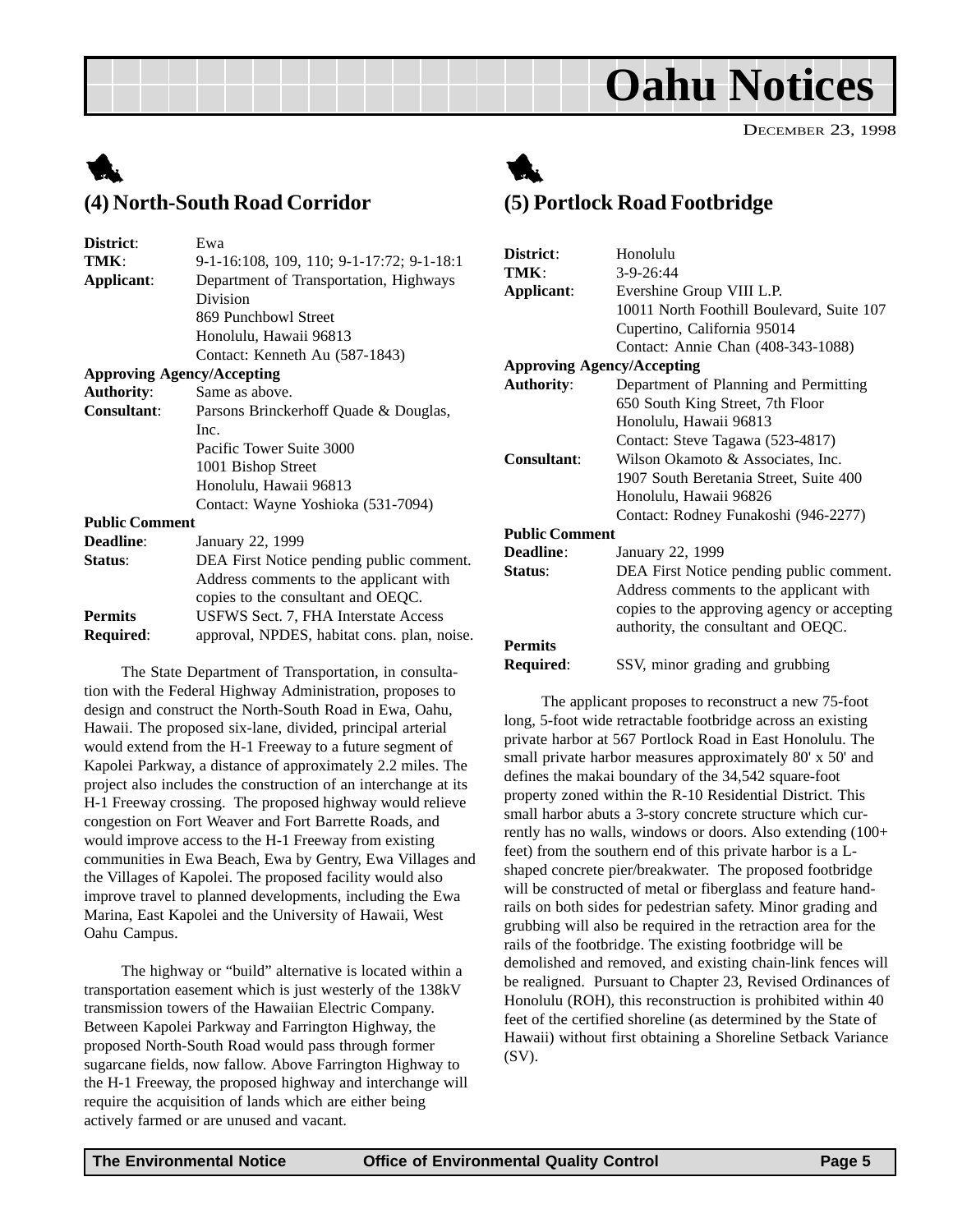<span id="page-5-0"></span>DECEMBER 23, 1998

## **Final Environmental Assessments/Findings of No Significant Impacts (FONSI)**

1

### **(6) Galleria Shopping Center, Phase I**

| District:               | Honolulu                                  |
|-------------------------|-------------------------------------------|
|                         |                                           |
| TMK:                    | $2 - 1 - 25:4$                            |
| Applicant:              | USPO Galleria, LLC                        |
|                         | 335 Merchant Street, Suite 100            |
|                         | Honolulu, Hawaii 96813                    |
|                         | Contact: Russell Allen (533-4450)         |
|                         | <b>Approving Agency/Accepting</b>         |
| <b>Authority:</b>       | Department of Planning and Permitting     |
|                         | 650 South King Street, 7th Floor          |
|                         | Honolulu, Hawaii 96813                    |
|                         | Contact: Art Challacombe (523-4107)       |
| <b>Consultant:</b>      | R.G. Wood and Associates, Ltd.            |
|                         | 444 Hobron Lane, Suite 307                |
|                         | Honolulu, Hawaii 96815                    |
|                         | Contact: R.G. Wood (951-8880)             |
| <b>Public Challenge</b> |                                           |
| <b>Deadline:</b>        | January 22, 1999                          |
| Status:                 | FEA/FONSI issued, project may proceed.    |
| <b>Permits</b>          | Special District Use permit, Section 106, |

**Required**: National Historic Preservation Act "no

effect" (issued) The applicant, USPO Galleria, LLC, plans to rehabilitate the United States Post Office, Custom House, and Court House on Merchant Street and Queen Street. Rehabilitation will consist of removing additions made to the historic structure for post office operations. The present interior service court yard will be used as a gathering and entertainment open space. The post office downtown station carrier work room function will be moved to a temporary location during the rehabilitation. The post office customer service and postal box functions will remain operational during the restoration process. The present post office mail box lobby will be enlarged with historically compatible alcoves to accommodate additional mailboxes. After the rehabilitation, the building will include the downtown post office with additional adaptive re-uses such as retail and duty free stores, and fine restaurants. In addition, the Bishop Museum will maintain exhibits of Hawaiian history, culture, and art relevant to the building's time period. The FONSI also contains a December 10, 1998 addendum from the City

including the October 13, 1998 comment letter of the National Park Service and the applicant's response.



## **(7) Kalihi Exploratory Well IV**

| District:                         | Honolulu                               |
|-----------------------------------|----------------------------------------|
| TMK:                              | $1 - 4 - 18:06$                        |
| Applicant:                        | Board of Water Supply                  |
|                                   | 630 South Beretania Street             |
|                                   | Honolulu, Hawaii 96843                 |
|                                   | Contact: Barry Usagawa (527-5235)      |
| <b>Approving Agency/Accepting</b> |                                        |
| <b>Authority:</b>                 | Board of Water Supply                  |
|                                   | Contact: Cliff Jamile (527-6180)       |
| Consultant:                       | CH <sub>2</sub> M Hill                 |
|                                   | 1585 Kapiolani Boulevard, Suite 1420   |
|                                   | Honolulu, Hawaii 96814-4530            |
|                                   | Contact: Paul Luersen (943-7135 x 201) |
| <b>Public Challenge</b>           |                                        |
| Deadline:                         | January 22, 1999                       |
| <b>Status:</b>                    | FEA/FONSI issued, project may proceed. |
| <b>Permits</b>                    | CDUA; well construction; pump installa |
| Required:                         | tion & water use permits; noise permit |
|                                   |                                        |

The Board of Water Supply (BWS) proposes to drill and case an exploratory water well at its Kalihi 614 Reservoir site in Kalihi Valley on the leeward side of the Koolau Mountains. This exploratory well will be drilled within the existing 1.3 acre BWS site located about 1 mile below the Wilson Tunnel portal. The proposed Kalihi Exploratory Well IV is expected to be capable of yielding 0.25 million gallons per day of potable water. The drilling and casing of this exploratory well is one step of a process that the BWS utilizes to obtain hydrogeological data on the potential of new groundwater resources. Following the drilling and casing of the exploratory well, test pumping of the well will be performed to determine if the quantity and quality of the water from this exploratory well are suitable for development. If the quantity and quality of the water are suitable for development, it may be possible to convert the exploratory well into a production well. However, if either the quantity or quality of the water proves to be unsuitable for a production well, the exploratory well will be sealed and abandoned.

This environmental assessment (EA) focuses only on the drilling, casing, and testing of this exploratory well. The proposed action will also include the temporary installation of a pump, piping, and appurtenances. All construction work will be within the BWS's existing 1.3-acre Kalihi 614 Reservoir site.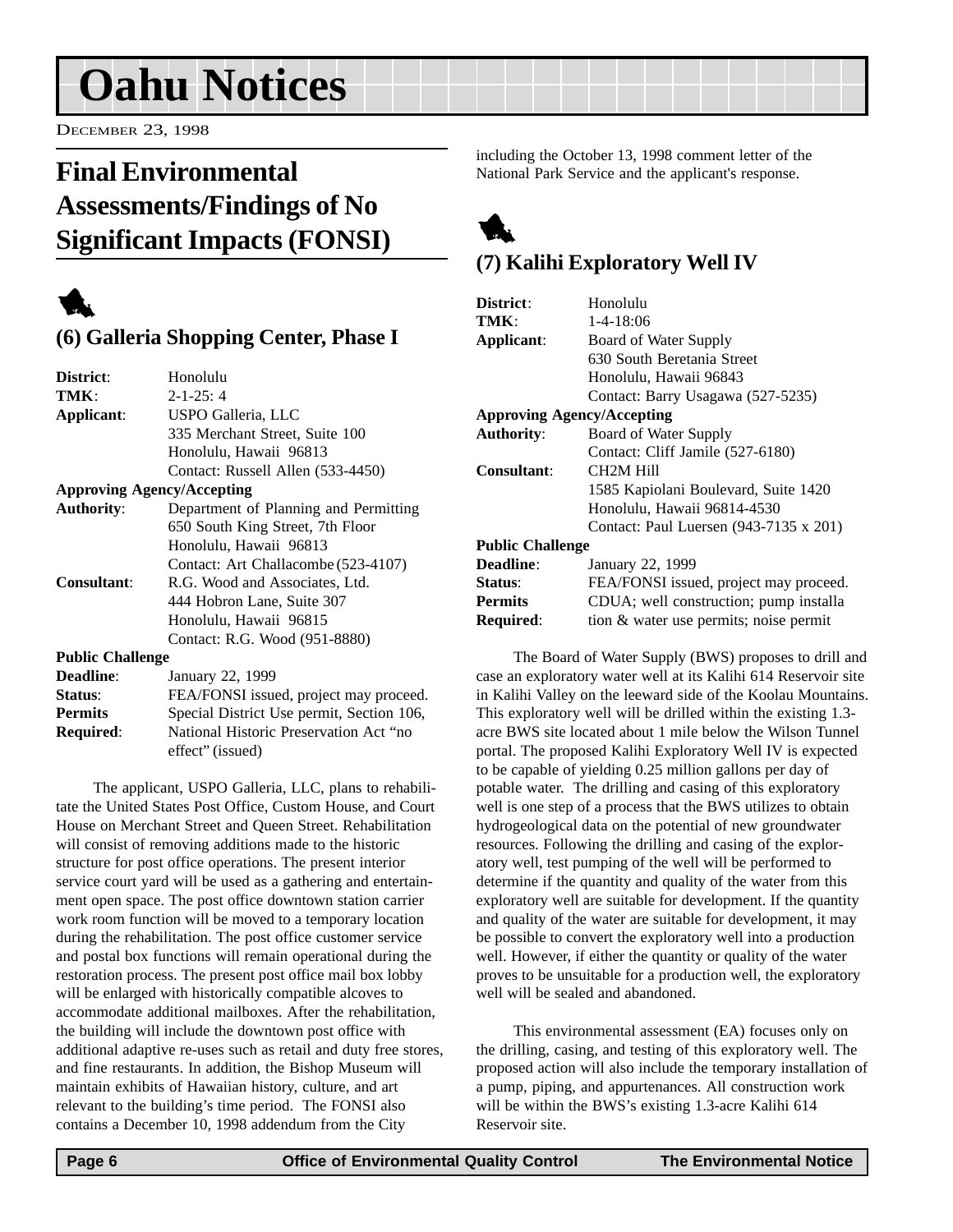DECEMBER 23, 1998

<span id="page-6-0"></span>

| <b>TAL</b>                           |  |
|--------------------------------------|--|
| (8) Manoa Chinese Cemetery Pavillion |  |
| <b>Dance School</b>                  |  |

| District:                         | Honolulu                               |
|-----------------------------------|----------------------------------------|
| TMK:                              | $2 - 9 - 43:1$                         |
| Applicant:                        | Lin Yee Chung Association              |
|                                   | 3430 East Manoa Road                   |
|                                   | Honolulu, Hawaii 96822                 |
| <b>Approving Agency/Accepting</b> |                                        |
| <b>Authority:</b>                 | Department of Planning and Permitting  |
|                                   | 650 South King Street, 7th Floor       |
|                                   | Honolulu, Hawaii 96813                 |
|                                   | Contact: Lynne Kauer (527-6278)        |
| <b>Consultant:</b>                | <b>KRP</b> Information Services        |
|                                   | 1314 South King Street, Suite 951      |
|                                   | Honolulu, Hawaii 96814                 |
|                                   | Contact: Jacqueline Parnell (593-8331) |
| <b>Public Challenge</b>           |                                        |
| <b>Deadline:</b>                  | January 22, 1999                       |
| Status:                           | FEA/FONSI issued, project may proceed. |
| <b>Permits</b>                    |                                        |
| Required:                         | CUP-Type 1                             |

The applicant proposes to lease the meeting hall (also referred to as the pavilion) at the historic Manoa Chinese Cemetery located at 3225 Pakanu Street for use as a dance school. The 10.5-acre property, listed on the State Register of Historic Places, is located in the P-2 General Preservation District. The applicant seeks a Conditional Use Permit, Type 1 for Use of Historic Structures to allow the dance school use which is otherwise not permitted in the P-2 District. The dance school use is proposed in an existing pavilion for eleven months of the year. For the one-month period beginning in late March or early April, the pavilion will continue to be used by the applicant for the traditional Ching Ming graveyard ritual. No new structures are proposed for the dance school. A drop-off/pick-up area will be provided on site, as well as parking to accommodate 44 cars (33 spaces along the main driveway, 5 spaces along the lower driveway, and 6 spaces adjacent to the pavilion). Dance rehearsals and classes are proposed between 8:30 a.m. and 9:30 p.m.



### **(9) Maunalua Bay Dredging**

**District**: Honolulu **TMK**: 3-9-02

| Applicant:              | Department of Land and Natural Resources |
|-------------------------|------------------------------------------|
|                         | Division of Boating and Ocean Recreation |
|                         | P.O. Box 621                             |
|                         | Honolulu, Hawaii 96809                   |
|                         | Contact: Hiram Young (587-0260)          |
|                         | <b>Approving Agency/Accepting</b>        |
| <b>Authority:</b>       | Same as above.                           |
| Consultant:             | Oceanit Laboratories, Inc.               |
|                         | 1100 Alakea Street, Ste. 3100            |
|                         | Honolulu, Hawaii 96813                   |
|                         | Contact: Dr. Warren Bucher (531-3017)    |
| <b>Public Challenge</b> |                                          |
| <b>Deadline:</b>        | January 22, 1999                         |
| <b>Status:</b>          | FEA/FONSI issued, project may proceed.   |
| <b>Permits</b>          | CDUA, army permit, water quality         |
| Required:               | certification, SMA                       |
|                         |                                          |

The State Department of Land and Natural Resources, Division of Boating and Ocean Recreation is proposing to perform maintenance dredging of the entrance channel to Hawaii Kai Marina and renourishment of Portlock Beach with dredged sand. The main channel has four passages between bridge pilings of the Kalanianaole Highway bridge. Sediment has obstructed boat access through three of the four passages. Sedimentation has also created shoal areas on both sides of the bridge that are navigation hazards. The proposed action would maintenance dredge approximately 8,000 cubic yards of sand in the vicinity of the main channel. Clean dredged sand would be used to nourish adjacent Portlock Beach. In addition, an experimental beach nourishment retention system would be constructed at the west end of Portlock Beach near the edge of the channel to minimize the quantity of sand that is transported through normal wave action back into the channel.

## 1 **(10) McDonald's Restaurant in Aiea (Special Management Area)**

| District:                         | Ewa                                   |
|-----------------------------------|---------------------------------------|
| TMK:                              | $9 - 8 - 14:22$ and 30                |
| Applicant:                        | McDonald's of Hawaii                  |
|                                   | 711 Kapiolani Boulevard, Suite 1600   |
|                                   | Honolulu, Hawaii 96813                |
|                                   | Contact: Paul Nolan (591-2080)        |
| <b>Approving Agency/Accepting</b> |                                       |
| <b>Authority:</b>                 | Department of Planning and Permitting |
|                                   | 650 South King Street, 7th Floor      |
|                                   | Honolulu, Hawaii 96813                |
|                                   | Contact: Dana Teramoto (523-4648)     |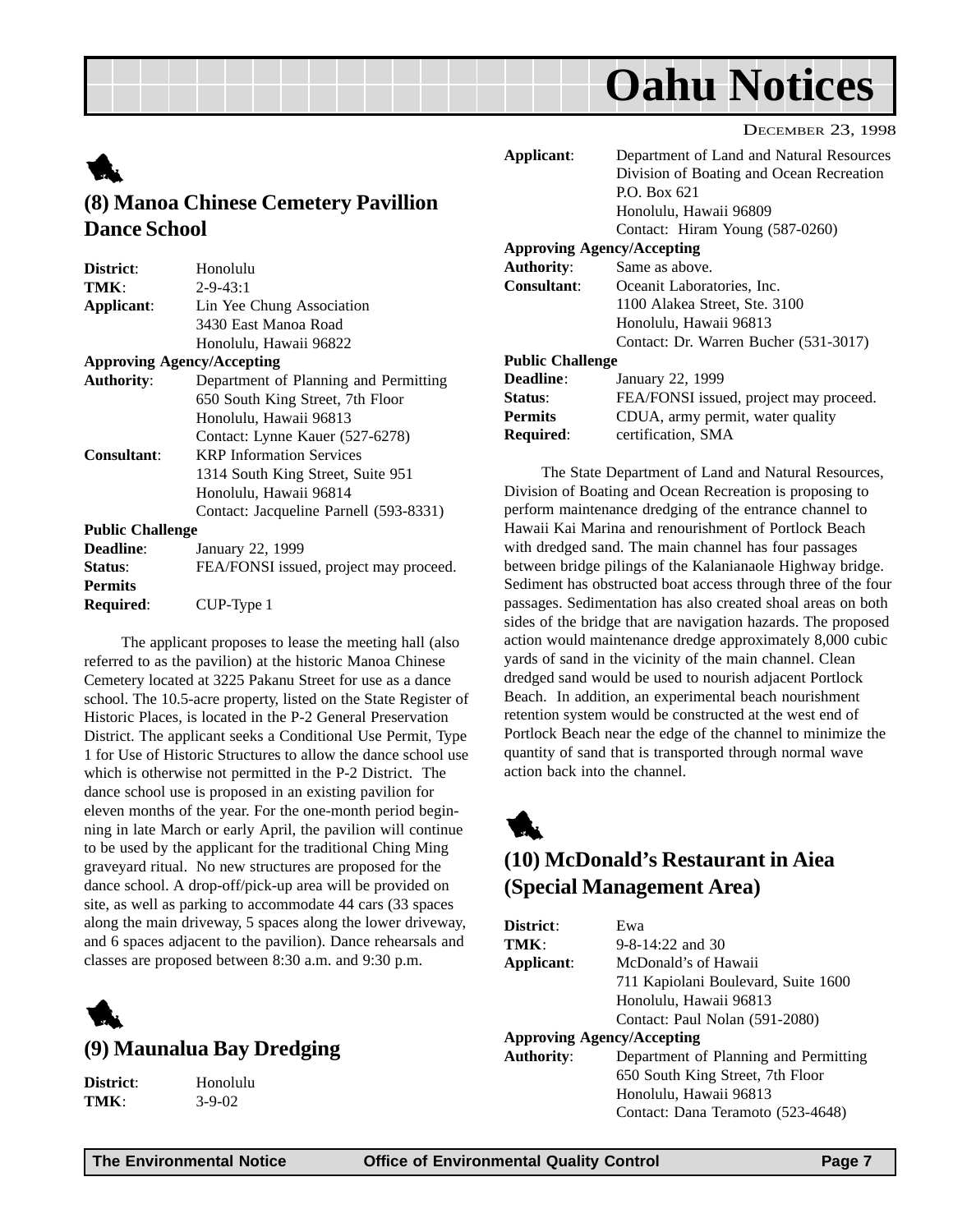#### <span id="page-7-0"></span>DECEMBER 23, 1998

**Required**: SMA Use Permit

| <b>Consultant:</b>      | Analytical Planning Consultants, Inc.  |
|-------------------------|----------------------------------------|
|                         | 928 Nuuanu Avenue, Suite 502           |
|                         | Honolulu, Hawaii 96817                 |
|                         | Contact: Donald Clegg (536-5695)       |
| <b>Public Challenge</b> |                                        |
| <b>Deadline:</b>        | January 22, 1999                       |
| Status:                 | FEA/FONSI issued, project may proceed. |
| <b>Permits</b>          |                                        |

The applicant proposes to redevelop a 42,310 squarefoot parcel in Aiea with a McDonald's restaurant. The site is located at 98-147 Kamehameha Highway, and is within the I-2 Intensive Industrial District. The site is bounded by Kamehameha Highway on the north, Kakauao Springs Ditch and Drainage Canal on the east, low-rise apartment buildings on the south, and Firestone Tire Center on the west. Currently, the lot is occupied by a bar and an asphalt-concrete parking lot. The applicant proposes to demolish the existing bar and construct a 3,800 square-foot McDonald's restaurant. The structure will be a rectangular one-story building with masonry construction, split-faced block exterior, and a red shingled asphalt roof. Other project features include a drivethru, parking lot for 46 cars, and site landscaping. The site is within the Special Management Area (SMA), and because the proposed project exceeds \$125,000, a major SMA Use Permit is required.



## **(11) Whitemore Village Wastewater Treatment Plant**

| District:               | Wahiawa                                |
|-------------------------|----------------------------------------|
| TMK:                    | $7-1-2:22$ , portion of 4 and 9        |
| Applicant:              | Department of Environmental Services   |
|                         | 650 South King Street                  |
|                         | Honolulu, Hawaii 96813                 |
|                         | Contact: Bill Liu (527-6871)           |
|                         | <b>Approving Agency/Accepting</b>      |
| <b>Authority:</b>       | Same as above.                         |
| <b>Consultant:</b>      | Engineering Concepts, Inc.             |
|                         | 250 Ward Avenue, Suite 206             |
|                         | Honolulu, Hawaii 96814                 |
|                         | Contact: Kenneth Ishizaki (591-8820)   |
| <b>Public Challenge</b> |                                        |
| Deadline:               | January 22, 1999                       |
| Status:                 | FEA/FONSI issued, project may proceed. |
| <b>Permits</b>          | NPDES, building, grading, SUP,         |
| Required:               | DP amendment                           |

The Department of Environmental Services (formerly the Department of Wastewater Management) has proposed conversion of the abandoned Whitmore Village Wastewater Treatment Plant (WWTP) into a flow equalization facility. The proposed action will entail automatic diversion of wastewater from the 12-inch Whitmore Avenue sewer (serving Whitmore Village and NCTAMS PAC) to holding tanks within the inactive Whitmore Village WWTP. The detained wastewater will be reintroduced into the sewerage system by pumping through a new 6-inch force main after subsidence of the peak flow at the Wahiawa WWTP. The proposed flow equalization facility will be operated on a temporary basis until improvements at the Wahiawa WWTP are implemented. Besides the Whitmore Village WWTP grounds, construction will impact Whitmore Avenue, lands owned by Dole Food Company, Inc., Castle & Cooke Homes Hawaii, Inc., and the Whitmore Village Pretreatment Facility (also operated by the Department of Environmental Services).

Potential short term impacts will be related to construction and may include increased soil erosion, traffic, noise and air emissions. Potential long term impacts may include increased noise and air emissions during intermittent operation of the emergency generator. It is anticipated that implementation of this project, including design, environmental documentation, permits and construction will take 18 months to complete. The estimated construction cost is \$700,000, to be funded by the City and County of Honolulu.

## **National Environmental Policy Act (NEPA)**



## **(12) Hickam Air Force Base Material Handling Equipment Storage (Draft EA/ FONSI)**

| <b>District:</b> | Honolulu                             |
|------------------|--------------------------------------|
| TMK:             | $1 - 1 - 03:1$                       |
| Applicant:       | U.S. Army Engineer District, Honolul |
|                  | Attn: CEPOH-ED-ES                    |
|                  | Building 252                         |
|                  | Fort Shafter, Hawaii 96858-5440      |
|                  | Contact: Edward Yamada (438-5421)    |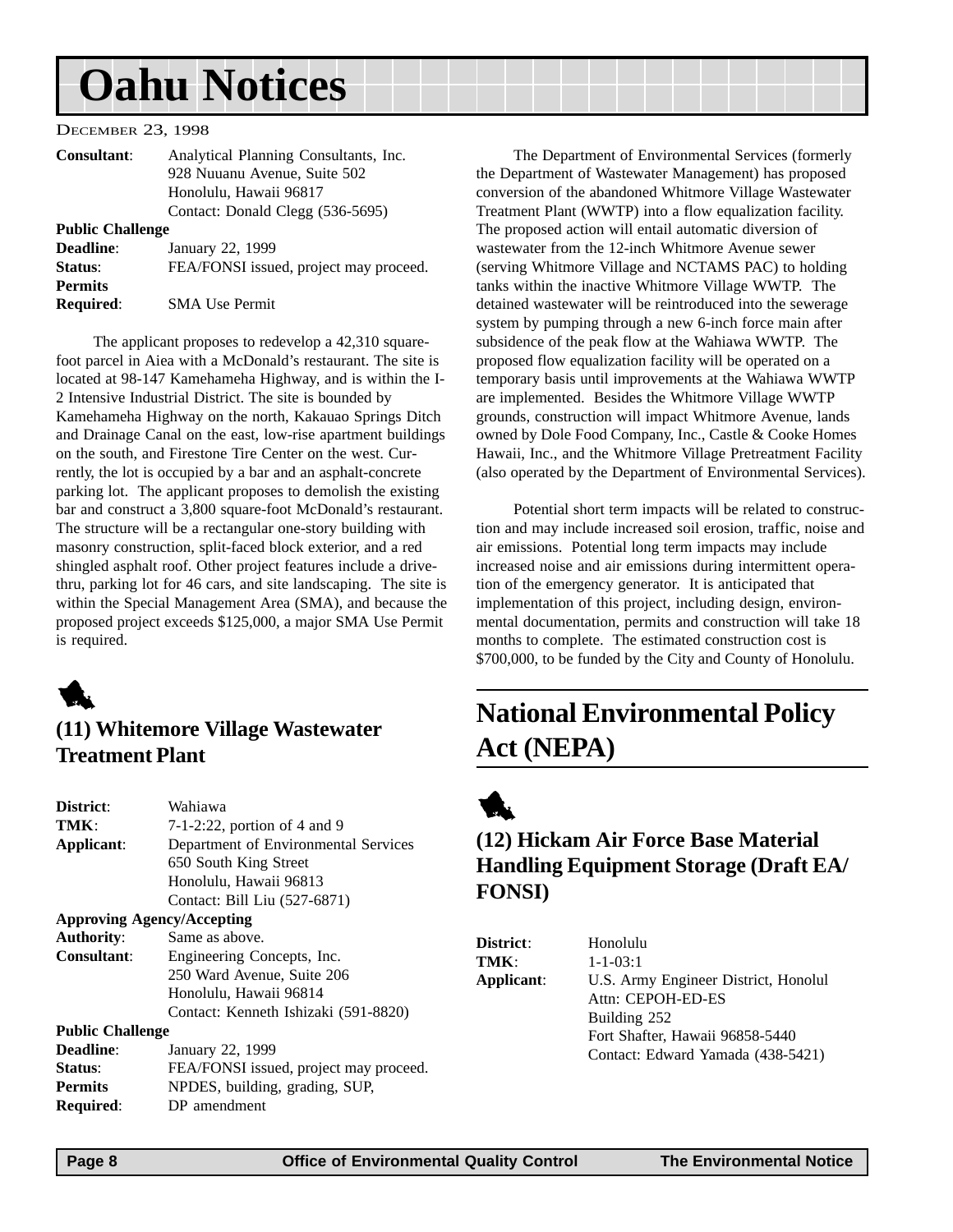<span id="page-8-0"></span>

#### **Approving Agency/Accepting**

**Authority**: 15th Air Base Wing 800 Scott Circle Hickam AFB, Hawaii 96853-5328 Contact: MSG Mike Hawley (449-1584 x 204)

#### **Public Comment**

**Deadline**: January 7, 1999

The mission statement of the Headquarters, 635th Air Mobility Support Squadron (AMSS) is to ensure Global Reach by providing dependable and responsive en route support for America every minute of the day. The proposed action is to construct a mechanized material handling equipment (MHE) storage structure with infrastructure facilities at Hickam AFB, HI. This storage will be enclosed on three sides. It is estimated that the proposed concrete floor will be 15,000 square feet and 1.5 feet deep below the existing surface.



#### **(13) Hickam Air Force Base Relocate Fuel Vehicle Parking Area (Draft EA/FONSI)**

| District:                         | Honolulu                              |
|-----------------------------------|---------------------------------------|
| TMK:                              | $1 - 1 - 03:1$                        |
| Applicant:                        | U.S. Army Engineer District, Honolulu |
|                                   | Attn: CEPOH-ED-ES                     |
|                                   | Building 252                          |
|                                   | Fort Shafter, Hawaii 96858-5440       |
|                                   | Contact: Edward Yamada (438-5421)     |
| <b>Approving Agency/Accepting</b> |                                       |
| <b>Authority:</b>                 | 15th Air Base Wing                    |
|                                   | 800 Scott Circle                      |
|                                   | Hickam AFB, Hawaii 96853-5328         |
|                                   | Contact: MSG Mike Hawley (449-1584 x  |
|                                   | 204)                                  |
| <b>Public Comment</b>             |                                       |
| Deadline:                         | January 7, 1999                       |

The United States Air Force (USAF), 15th Logistic Support Division has completed an environmental assessment (EA) for the proposed action to Relocate Fuel Vehicle Parking Area at Hickam AFB on the island of Oahu, Hawaii. This proposed action will require sealing the existing pavement, traffic flow and parking striping, installing grounding rods, fencing, security lighting, spill containment curbing, storm drain modifications, relocation of an existing chain link fence, and other modifications as required to address safety

DECEMBER 23, 1998

and environmental regulations. The proposed parking area will contain approximately 103,000 square feet.



## **(14) Hickam Air Force Base Upgrade Honey Moon Beach, Phase 1 (Draft EA/ FONSI)**

| District:                         | Honolulu                              |
|-----------------------------------|---------------------------------------|
| TMK:                              | $1 - 1 - 03:1$                        |
| Applicant:                        | U.S. Army Engineer District, Honolulu |
|                                   | Attn: CEPOH-ED-ES                     |
|                                   | Building 252                          |
|                                   | Fort Shafter, Hawaii 96858-5440       |
|                                   | Contact: Edward Yamada (438-5421)     |
| <b>Approving Agency/Accepting</b> |                                       |
| <b>Authority:</b>                 | 15th Air Base Wing                    |
|                                   | 800 Scott Circle                      |
|                                   | Hickam AFB, Hawaii 96853-5328         |
|                                   | Contact: MSG Mike Hawley (449-1584 x  |
|                                   | 204)                                  |
| <b>Public Comment</b>             |                                       |
| Deadline:                         | January 7, 1999                       |

The U.S. Air Force has completed an EA on the proposed upgrade of Honeymoon Beach recreational facility at Hickam AFB on the island of Oahu, Hawaii. The proposed project includes the construction of an open pavilion, restroom facility, addition of utilities with a sewer lift station, relocation of an existing chain link fencing, and landscaping. The proposed pre-fabricated open-sided pavilion measures 6 meters by 12 meters.

## **Previously Published Projects Pending Public Comments**

#### **Draft Environmental Assessments**

#### 1 **ABC Store No. 70 (Kuhio Avenue)**

| Applicant:        | MNS, Ltd.                               |
|-------------------|-----------------------------------------|
|                   | 766 Pohukaina Street                    |
|                   | Honolulu, Hawaii 96813                  |
|                   | <b>Approving Agency/Accepting</b>       |
| <b>Authority:</b> | Department of Planning and Permitting   |
|                   | Contact: Steve Tagawa/Joyce Shoji (523- |
|                   | 4817/527-5354)                          |
|                   |                                         |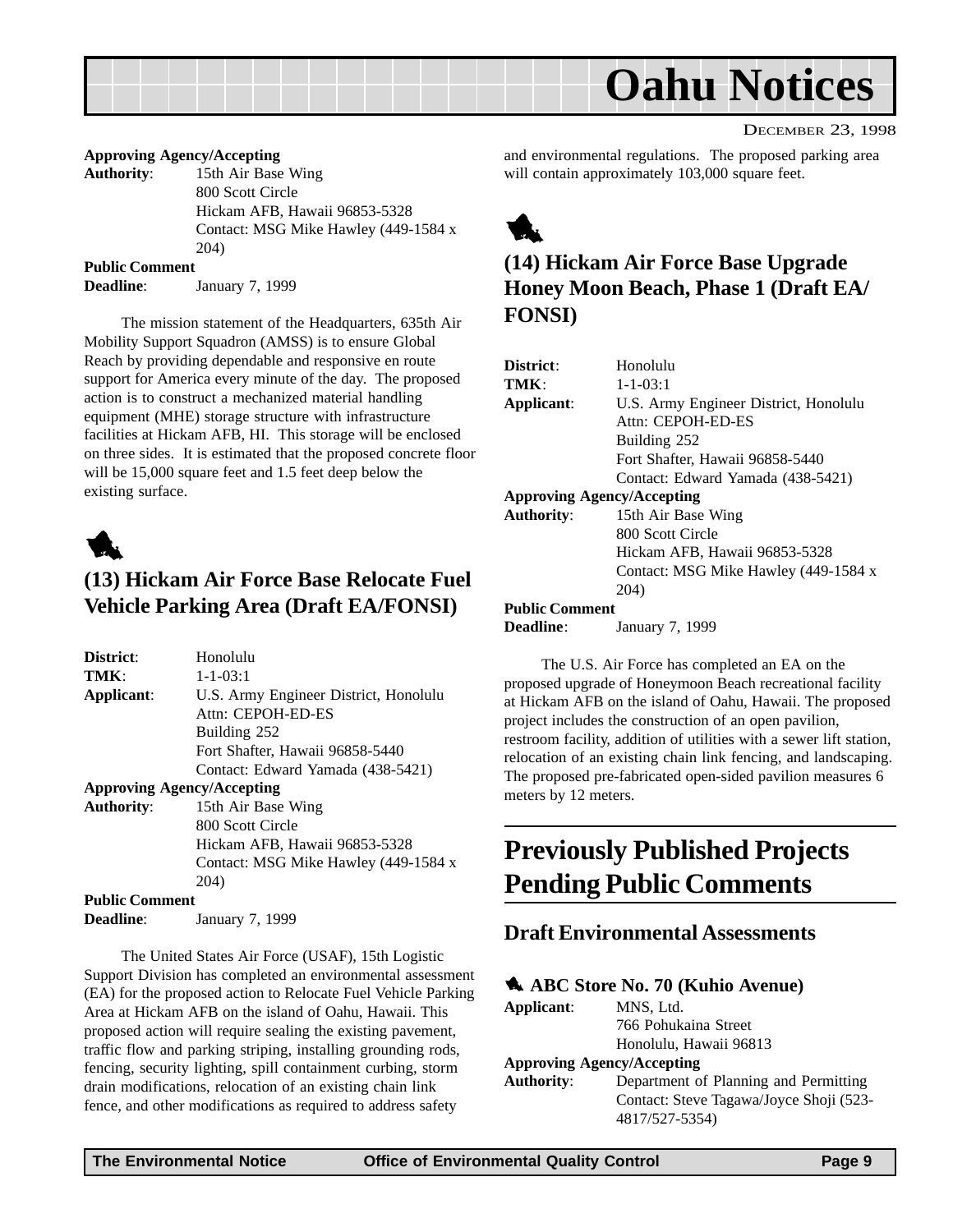<span id="page-9-0"></span>DECEMBER 23, 1998

#### **Public Comment**

**Deadline**: January 7, 1999

#### **1. Duty Free Shop Galleria Office Addition**

**Applicant**: DFS Group L.P. 3375 Koapaka Street, Suite 200 Honolulu, Hawaii 96819 Contact: Stephen H. Miller (837-3000)

#### **Approving Agency/Accepting**

**Authority**: Department of Planning and Permitting Contact: Art Challacombe (523-4107)

**Public Comment Deadline**: January 7, 1999

#### 1 **Ulehawa Beach Park**

| Applicant:                        | Department of Design and Construction |  |
|-----------------------------------|---------------------------------------|--|
|                                   | Contact: Dan Takamatsu (527-6301)     |  |
| <b>Approving Agency/Accepting</b> |                                       |  |
| <b>Authority:</b>                 | Department of Planning and Permitting |  |
|                                   | Contact: Art Challacombe (523-4077)   |  |
| <b>Public Comment</b>             |                                       |  |
| <b>Deadline:</b>                  | January 7, 1999                       |  |

#### 1 **Wahiawa Wastewater Treatment Plant Modifications & Outfall Adjustment**

**Applicant**: Department of Design and Construction Contact: Robert Miyasaki (527-5159) **Approving Agency/Accepting Authority**: Same as above. **Public Comment Deadline**: January 7, 1999

### **Environmental Impact Statement Preparation Notices (EISPN)**

#### $\triangle$  **Barbers Point Harbor Modifications**

**Applicant**: Department of Transportation, Harbors Division 79 South Nimitz Highway Honolulu, Hawaii 96813 Contact: Randal Leong (587-1883) **Approving Agency/Accepting Authority**: Governor, State of Hawaii

c/o Office of Environmental Quality Control

#### **Public Comment**

**Deadline**: January 7, 1999

## **Acceptance Notices**

#### **Final Environmental Impact Statements**

#### 1 **Honolulu Block J Redevelopment Project**

| Applicant:                        | Department of Community Services          |
|-----------------------------------|-------------------------------------------|
|                                   | 715 South King Street, Suite 311          |
|                                   | Honolulu, Hawaii 96813                    |
|                                   | Contact: Keith Ishida (527-5092)          |
| <b>Approving Agency/Accepting</b> |                                           |
| <b>Authority:</b>                 | Planning Department                       |
|                                   | Contact: Patrick Onishi (523-4713)        |
| Status:                           | FEIS accepted by the Planning Department, |
|                                   | on November 30, 1998.                     |
|                                   |                                           |

## **Withdrawal**

#### 1 **Makapuu Lighthouse Lookout and Kaena Point Reserve Nature Hikes**

The Department of Land and Natural Resources, Division of Forestry and Wildlife is withdrawing the draft environmental assessment for the Makapuu Lighthouse Lookout and Kaena Point Reserve Nature Hikes which was published in the June 8, 1996 issue of the Environmental Notice.

## **Correction**

#### 1 **King Kalakaua Plaza, Phase II (FONSI)**

This is a correction to the King Kalakaua Plaza, Phase II project date which was published in the December 8, 1998 issue of the Environmental Notice. The project will commence June 1999 with completion estimated by August 2001.

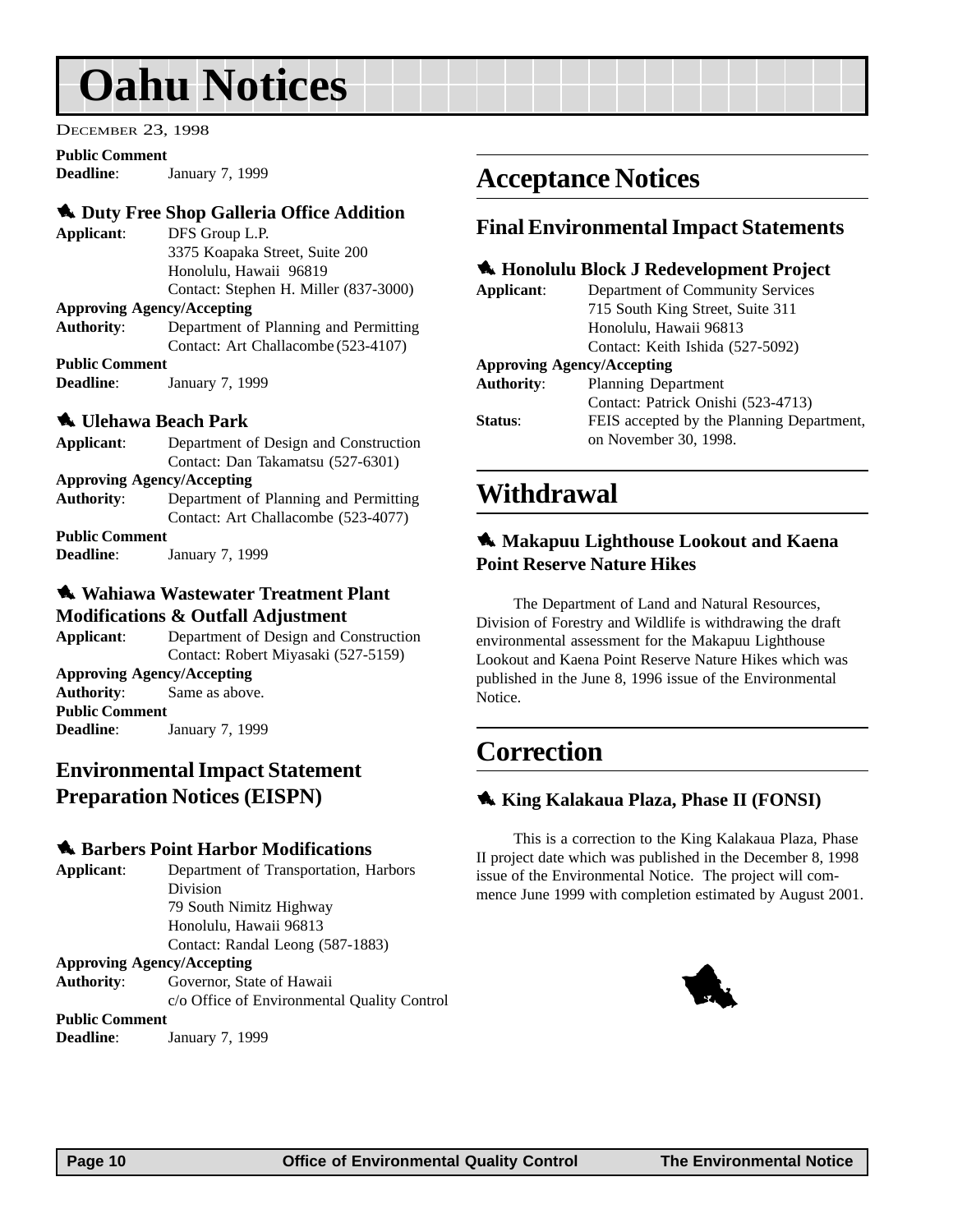# **Maui Notices**

DECEMBER 23, 1998

<span id="page-10-0"></span>

more interesting architectural character. The architectural treatment will still be in keeping with the design guideline of the Lahaina Special Design District.



### **(2) Hali'imaile Residential Project**

| District: |  |
|-----------|--|
| TMK:      |  |

**District**: Makawao **TMK**: 2-5-03:portion 10

copies to the approving agency or accepting authority, the consultant and OEQC.

**Permits** Community plan amendment, grading, **Required**: building, zoning change erosion/dust control approval

The Hali'imaile Residential Project (the "Project") is located at Hali'imaile in the Makawao District on the island of Maui. The Project will consist of approximately 196 single family residential units on 45 acres, a ten-acre park site, a 7 acre drainage retention basin and a sewage treatment facility.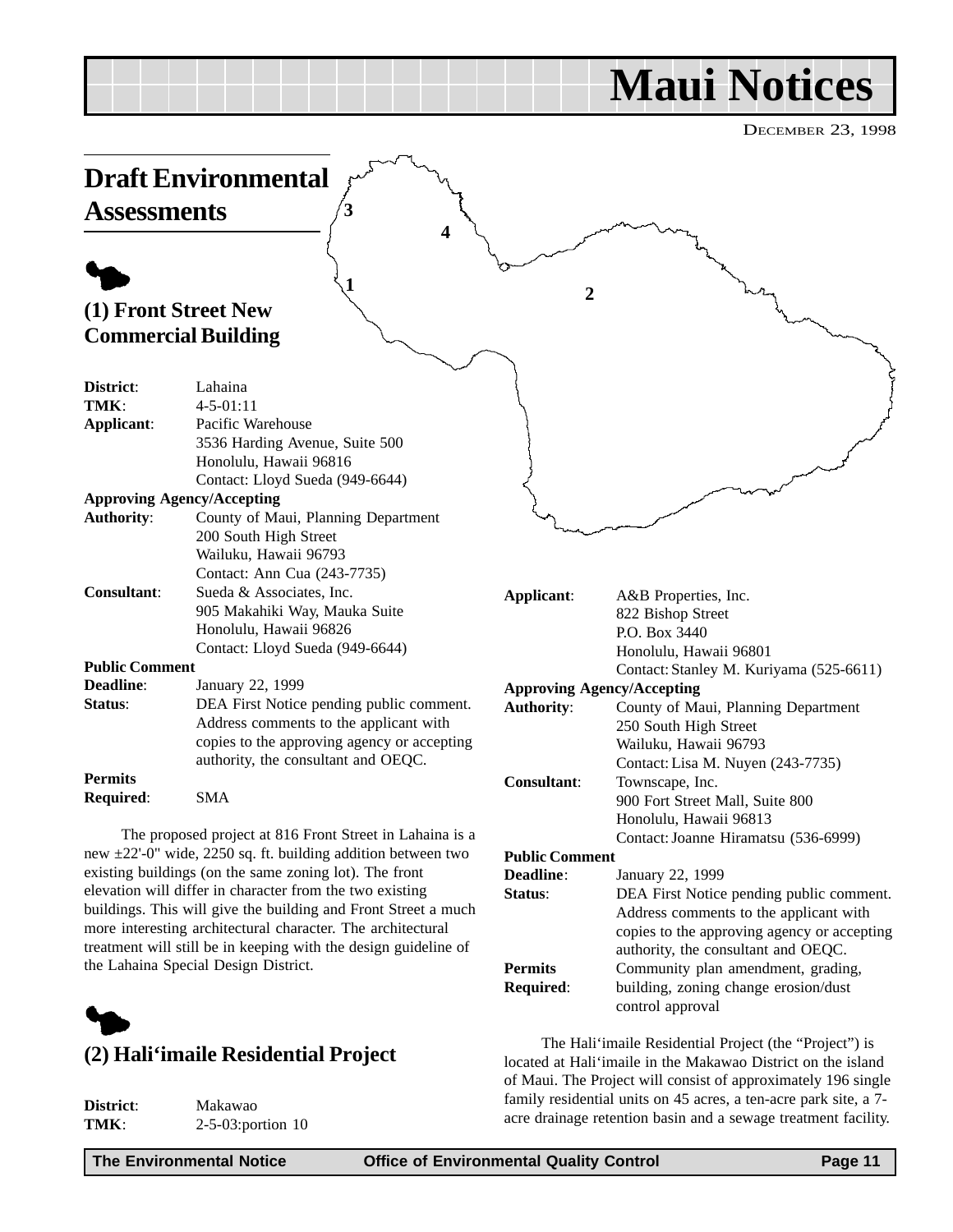# <span id="page-11-0"></span>**Maui Notices**

#### DECEMBER 23, 1998

The single family and park uses are currently designated on the County of Maui's Makawao-Pukalani-Kula Community Plan (the "Community Plan"), and the areas of the drainage basin and the sewage treatment facility are designated "Agriculture". The Project is designated "Urban" on the State Land Use district boundary maps. Planning studies performed by the Applicant for the Project resulted in a change in the configuration of the park space so that the park would now front entirely along Hali'imaile Road and all of the single-family areas would be located north of the park. This change in the park boundary and inclusion of the "Public/ Quasi-Public" (for drainage and sewage facilities) designation necessitates an amendment to the Community Plan Map. The Project is already reflected in and approved by the Community Plan. The amendment does not seek to change the type of project being proposed, or change the total number of acres devoted to residential and park uses as indicated in the Community Plan.



## **(3) Kapua Village**

| District:                         | Lahaina                                     |
|-----------------------------------|---------------------------------------------|
| TMK:                              | $4 - 3 - 09:52$                             |
| Applicant:                        | Maui Land & Pineapple Company, Inc.         |
|                                   | P.O. Box 187                                |
|                                   | Kahului, Hawaii 96732                       |
|                                   | Contact: Warren Suzuki (877-3351)           |
| <b>Approving Agency/Accepting</b> |                                             |
| <b>Authority:</b>                 | County of Maui, Planning Department         |
|                                   | 250 South High Street                       |
|                                   | Wailuku, Hawaii 96793                       |
|                                   | Contact: Julie Higa (243-7814)              |
| Consultant:                       | Chris Hart & Partners                       |
|                                   | 1955 Main Street, Suite 200                 |
|                                   | Wailuku, Hawaii 96793                       |
|                                   | Contact: Rory Frampton (242-1955)           |
| <b>Public Comment</b>             |                                             |
| <b>Deadline:</b>                  | January 22, 1999                            |
| Status:                           | DEA First Notice pending public comment.    |
|                                   | Address comments to the applicant with      |
|                                   | copies to the approving agency or accepting |
|                                   | authority, the consultant and OEQC.         |
| <b>Permits</b>                    |                                             |
| <b>Required:</b>                  | SMA                                         |
|                                   |                                             |

The Applicant, Maui Land and Pineapple Company, Inc. is requesting a Special Management Area Use Permit in order to design and construct a 45-lot employee subdivision located in Mahinahina, Lahaina, Maui, Hawaii. The subject

property is approximately 10.970 acres and is designated "Single-Family" by the West Maui Community Plan. The 45 residential lots will have a minimum lot size of 6,000 square feet in accordance with R-1 Residential District Zoning standards. The Applicant also proposed related infrastructure improvements, including internal roadways and underground utilities. Infrastructure improvements will include connecting to existing utilities within the Lower Honoapiilani Road right of way which is owned by the County of Maui. The proposed improvements within the public right of way will not expand the capacity of existing structures and facilities, and thus would normally be considered an exempt class of action which would not require the preparation of an Environmental Assessment. However, in this instance the Applicant wished to allow for additional public disclosure and review through the processing of this Environmental Assessment.



## **(4) North Waihee Watershed Management Subdivision**

| District:                         | Wailuku                                     |
|-----------------------------------|---------------------------------------------|
| TMK:                              | $3 - 2 - 14:1$                              |
| Applicant:                        | County of Maui Board of Water Supply        |
|                                   | 200 South High Street                       |
|                                   | Wailuku, Hawaii 96793                       |
|                                   | Contact: Herbert Kogasaka (243-7835)        |
| <b>Approving Agency/Accepting</b> |                                             |
| <b>Authority:</b>                 | Department of Land and Natural Resources    |
|                                   | P.O. Box 621                                |
|                                   | Honolulu, Hawaii 96909                      |
|                                   | Contact: Tom Eisen (587-0386)               |
| Consultant:                       | Wilson Okamoto & Associates, Inc.           |
|                                   | 1907 South Beretania Street, Suite 400      |
|                                   | Honolulu, Hawaii 96826                      |
|                                   | Contact: Earl Matsukawa (946-2277)          |
| <b>Public Comment</b>             |                                             |
| Deadline:                         | January 22, 1999                            |
| Status:                           | DEA First Notice pending public comment.    |
|                                   | Address comments to the applicant with      |
|                                   | copies to the approving agency or accepting |
|                                   | authority, the consultant and OEQC.         |
| <b>Permits</b>                    |                                             |
| Required:                         | CDUA                                        |

The County of Maui Board of Water Supply (BWS) proposes to subdivide an approximately 5,306-acre parcel of land located in Waihee, Maui into two parcels and reserve access easements along the road servicing the Spreckels and Waihee Ditches. The intent of the subdivision is for partition-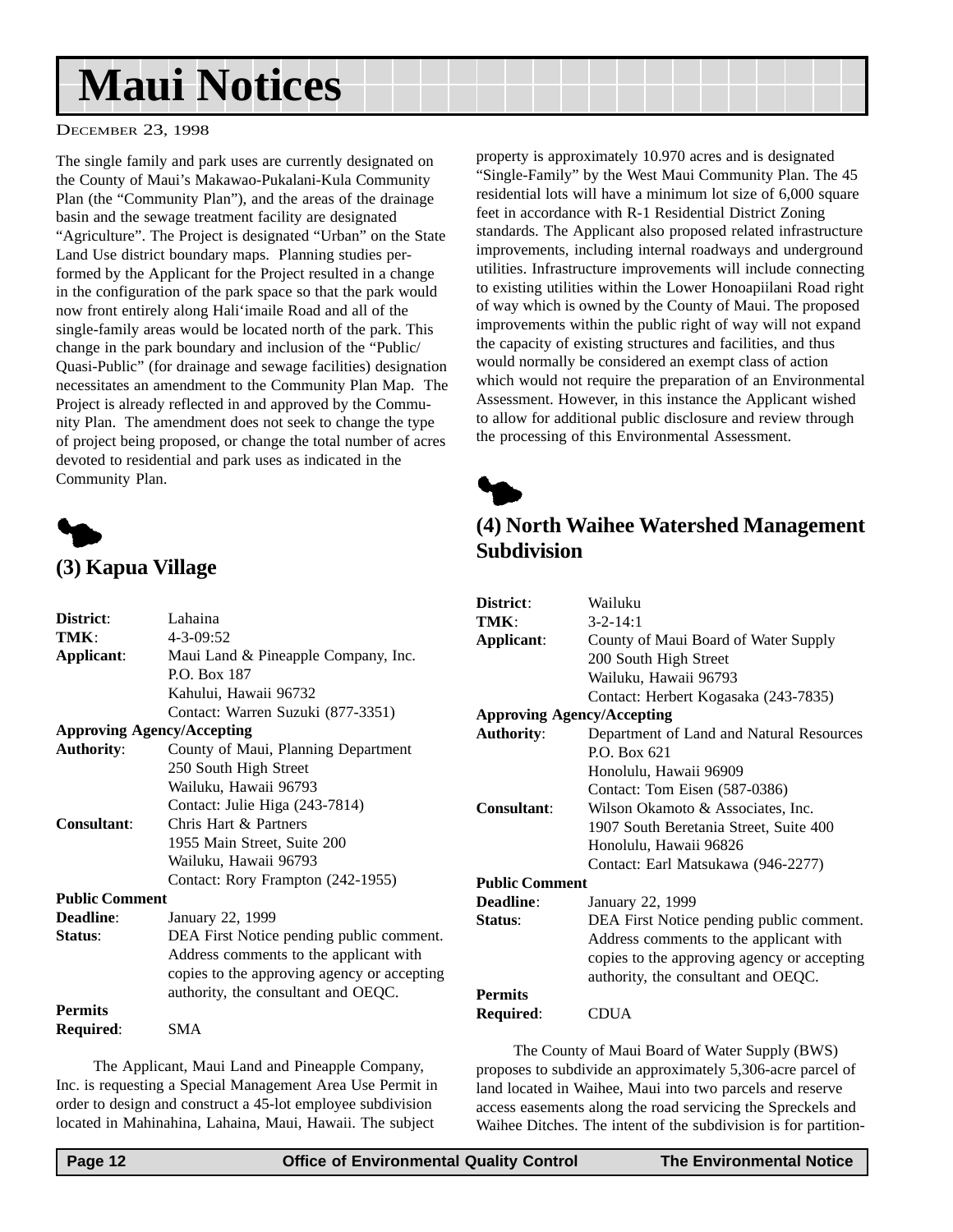<span id="page-12-0"></span>

DECEMBER 23, 1998

ing of ownership of TMK: 3-2-14: 1. The subdivision would create Parcel A-1 containing approximately 2,000 acres to be owned by the County of Maui BWS and Parcel A-2 containing approximately 3,306 acres to be owned by Wailuku Agribusiness Co., Inc. No development activity is proposed in conjunction with the subdivision. Although the proposed action involves the subdivision of the approximately 5,306 acre parcel into two parcels, this EA assesses only the County of Maui BWS' approximately 2,000-acre subdivided parcel. The intent of the County of Maui BWS in owning the subdivided parcel is to preserve, manage and protect the watershed. There are no plans for future development or other activity for the County BWS' parcel at this time. No environmental impacts are anticipated as a result of the proposed subdivision.

| Status:        | DEA First Notice pending public comment.<br>Address comments to the applicant with |
|----------------|------------------------------------------------------------------------------------|
|                | copies to the approving agency or accepting<br>authority, the consultant and OEQC. |
| <b>Permits</b> | CDUP, approval for Individual Wastewater                                           |

## **Previously Published Projects**

#### **Draft Environmental Assessments**

#### 3 **Hana Highway, Replacement of Kaupakulua Bridge & Approaches**

**Applicant**: Department of Transportation Contact: Emilio Barroga, Jr. (692-7546) **Public Comment**

**Deadline**: January 7, 1999

# **Molokai Notices**

## **Draft Environmental Assessments**

## 2

### **(1) Puu O Hoku Ranch Single Family Residence**

| District:                         | Molokai                                  |
|-----------------------------------|------------------------------------------|
| TMK:                              | 5-8-15: portion of 3 on TMK 5-8-08:2     |
| Applicant:                        | Puu O Hoku Ranch, Ltd.                   |
|                                   | $HC-01$ Box 900                          |
|                                   | Kaunakakai, Molokai 96748                |
|                                   | Contact: Jack Spruance (558-8109)        |
| <b>Approving Agency/Accepting</b> |                                          |
| <b>Authority:</b>                 | Department of Land and Natural Resources |
|                                   | 1151 Punchbowl Street                    |
|                                   | Honolulu, Hawaii 96813                   |
|                                   | Contact: Tom Eisen (587-0386)            |
| Consultant:                       | Chris Hart & Partners                    |
|                                   | 1955 Main Street, Suite 200              |
|                                   | Wailuku, Hawaii 96793                    |
|                                   | Contact: John Min (242-1955)             |
| <b>Public Comment</b>             |                                          |
| <b>Deadline:</b>                  | January 22, 1999                         |

**Required**: Development in Flood Hazard Districts, shoreline setback

The proposed action involves the construction of a single family residence in the State Conservation District, "L" Limited Subzone, at Pohakupili Bay, island of Molokai. The project site, which is vacant and undeveloped, encompasses an area of approximately 0.5 acre and is within the "V" zone or area of potential tsunami inundation. The project site consists of two (2) separate parcels within the 14,000-acre Puu O Hoku Ranch. The subject parcels do not contain other residential dwellings. The proposed single family residence will consist of three (3) separate structures with a total floor area of approximately 2,000 square feet. All structures will be setback a minimum of 150 feet from the shoreline. The finish floor of proposed habitable structures will be set above the estimated tsunami inundation level of 28 feet. The proposed project will not adversely impact any known significant historic, archaeological or cultural sites nor any rare, endangered or threatened species of flora or wildlife or associated critical habitat areas.

**1**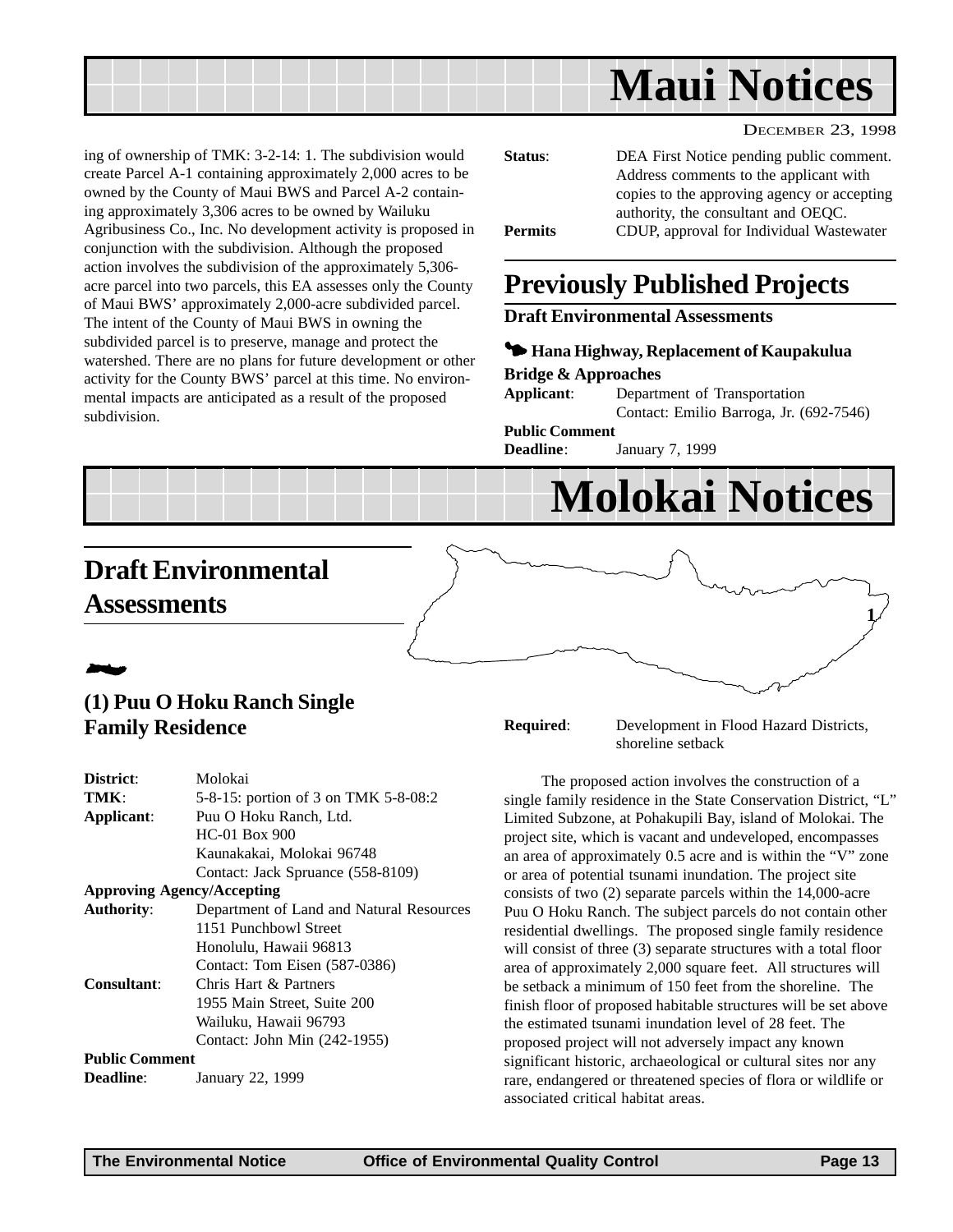# <span id="page-13-0"></span>**Hawaii Notices**

authority, the consultant and OEQC.

**Required**: CDU and SMA permits

DECEMBER 23, 1998

## **Draft Environmental Assessments**



**(2) Waiaha Exploratory Well**

| GTE Hawaiian Tel International Incorporated is<br>proposing the installation of a transpacific submarine fiber<br>optic telecommunications system linking Austarlia and New<br>Zealand with Hawaii and California. The second phase of the<br>system will link the Island of Hawaii with the Island of Oahu.<br>The proposed system will include two transpacific submarine<br>cable segments and one interisland cable segment that will be<br>landed on the Island of Hawaii at Spencer Beach Park. The<br>main system will include an 8 strand main cable with linkage<br>from New Zealand to Hawaii and Hawaii to California. The<br>interisland portion of the system will connect Spencer Beach<br>Park to Kahe Point Beach Park on Oahu. | District:<br>TMK:<br>Applicant:<br><b>Authority:</b><br><b>Public Challenge</b><br>Deadline:<br>Status:<br><b>Permits</b><br><b>Required:</b> | North Kona<br>$7 - 5 - 15:15$<br>Department of Water Supply<br>25 Aupuni Street<br>Hilo, Hawaii 96720<br>Contact: William Atkins (961-8660)<br><b>Approving Agency/Accepting</b><br>Same as above.<br>January 22, 1999<br>FEA/FONSI issued, project may pro<br><b>CWRM</b> |
|-------------------------------------------------------------------------------------------------------------------------------------------------------------------------------------------------------------------------------------------------------------------------------------------------------------------------------------------------------------------------------------------------------------------------------------------------------------------------------------------------------------------------------------------------------------------------------------------------------------------------------------------------------------------------------------------------------------------------------------------------|-----------------------------------------------------------------------------------------------------------------------------------------------|----------------------------------------------------------------------------------------------------------------------------------------------------------------------------------------------------------------------------------------------------------------------------|
|-------------------------------------------------------------------------------------------------------------------------------------------------------------------------------------------------------------------------------------------------------------------------------------------------------------------------------------------------------------------------------------------------------------------------------------------------------------------------------------------------------------------------------------------------------------------------------------------------------------------------------------------------------------------------------------------------------------------------------------------------|-----------------------------------------------------------------------------------------------------------------------------------------------|----------------------------------------------------------------------------------------------------------------------------------------------------------------------------------------------------------------------------------------------------------------------------|

**Permits**

proceed.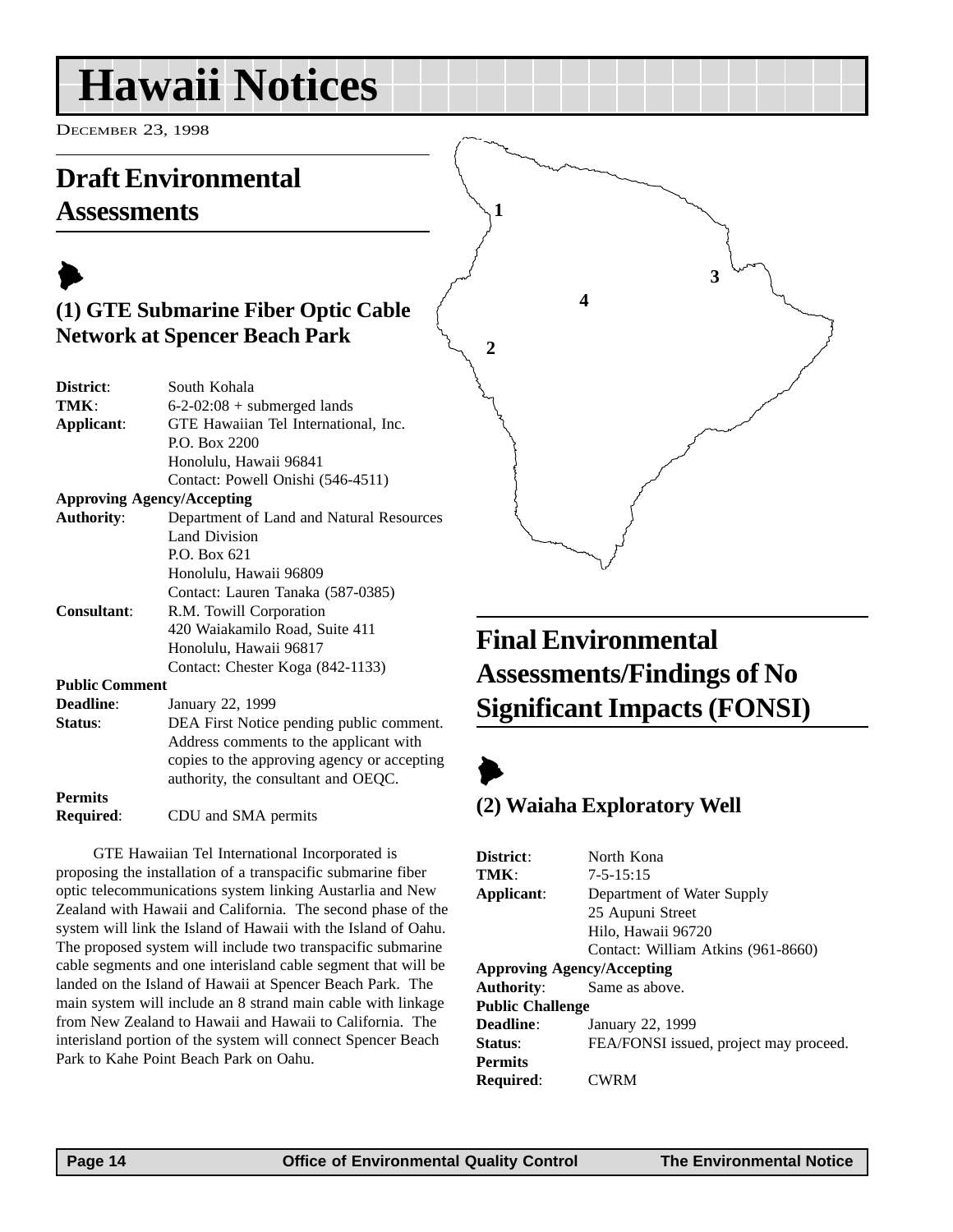<span id="page-14-0"></span>

The project will consist of drilling, casing, and testing a new 26-inch diameter exploratory well to replace the existing exploratory well (No. 3857-01), which was not completed. The new exploratory well will be constructed in accordance with the "Hawaii Well Construction and Pump Installation Standards" as revised on January 23, 1997. Other site improvements subject to test results may include site grading for the installation of a reservoir, pumps, and a control building. New onsite A.C. paving will also be provided. The project site, located 200 feet east of Mamalahoa Highway, is owned in fee by the Department of Water Supply. Funding for the proposed project is by DWS funds. The estimated cost is \$1.1 million.

## **Draft Environmental Impact Statements**



### **(3) Puainako Street Extension and Widening**

| District:             | South Hilo                                     |
|-----------------------|------------------------------------------------|
| TMK:                  | $2-2$ , $2-4$ , $2-5$ (var. plats and parcels) |
| Applicant:            | County of Hawaii, Dept. of Public Works        |
|                       | 25 Aupuni Street                               |
|                       | Hilo, Hawaii 96720                             |
|                       | Contact: Jiro Sumada (961-8321)                |
|                       | <b>Approving Agency/Accepting</b>              |
| <b>Authority:</b>     | Governor, State of Hawaii                      |
|                       | c/o Office of Environmental Quality Control    |
|                       | 235 South Beretania Street, Suite 702          |
|                       | Honolulu, Hawaii 96813                         |
| <b>Consultant:</b>    | Okahara & Associates                           |
|                       | 200 Kohola Street                              |
|                       | Hilo, Hawaii 96720                             |
|                       | Contact: Ron Terry (982-5831)                  |
| <b>Public Comment</b> |                                                |
| <b>Deadline:</b>      | February 8, 1999                               |
| Status:               | DEIS First Notice pending public comment.      |
|                       | Address comments to the applicant with         |
|                       | copies to the approving agency or accepting    |
|                       | authority, the consultant and OEQC.            |
| <b>Permits</b>        | Sec. 404, CZM consistency, NPDES, SCAP,        |
| Required:             | highway excavation, grading & grubbing,        |
|                       | subdivision permit                             |

The project would widen, partially realign, and extend Puainako Street (State Highway 2000) in Hilo along the 1.5 mile section between Kilauea Avenue and Komohana Street.

#### DECEMBER 23, 1998

Improvements to vertical grade yielding satisfactory sight distances and upgrades to intersections, including two new traffic signals, would occur. Puainako Street would also be extended approximately 4.5 miles between Komohana Street and the Saddle Road near Country Club Drive. The project would improve traffic circulation of the State Highway system and adjacent streets by directly linking Puainako Street and the Saddle Road (State Highway 200). It would alleviate congested and unsafe traffic conditions on Puainako Street and Kaumana Drive. Alternatives include the No-Build Alternative and two alternative alignments for segments of both the Lower Portion and the Upper Portion (which are divided by Komohana Street). Substantial improvements in safety levels, travel times, circulation efficiency and air quality are expected relative to the No-Build Alternative. Other impacts include noise, five residential relocations, dredge and fill in a small area of wetlands, and constructionphase disturbance.

This project is done in cooperation with the State Department of Transportation and the Federal Highway Administration.

## **National Environmental Policy Act (NEPA)**

## $\blacktriangleright$ **(4) Pohakuloa Training Area Installation of A Water Distribution and Storage System (Draft EA)**

| District:                         | Hamakua                             |  |
|-----------------------------------|-------------------------------------|--|
| <b>Approving Agency/Accepting</b> |                                     |  |
| <b>Authority:</b>                 | U.S. Army Garrison, Hawaii          |  |
|                                   | Pohakuloa Training Area             |  |
|                                   | Contact: Scott Henderson (969-1966) |  |
| <b>Public Comment</b>             |                                     |  |
| <b>Deadline:</b>                  | January 22, 1999                    |  |

The U.S. Army Garrison, Hawaii proposes to install a small water storage and distribution system to support an environmental field project at Pohakuloa Training Area, Island of Hawaii. A DEA has been prepared to analyze the potential environmental consequences of installing two 2,500 gallon water tanks, approximately 20,000 feet of main water supply line, approximately 34,000 feet of lateral branch lines, and approximately 67,500 feet of feeder line in the Kipuka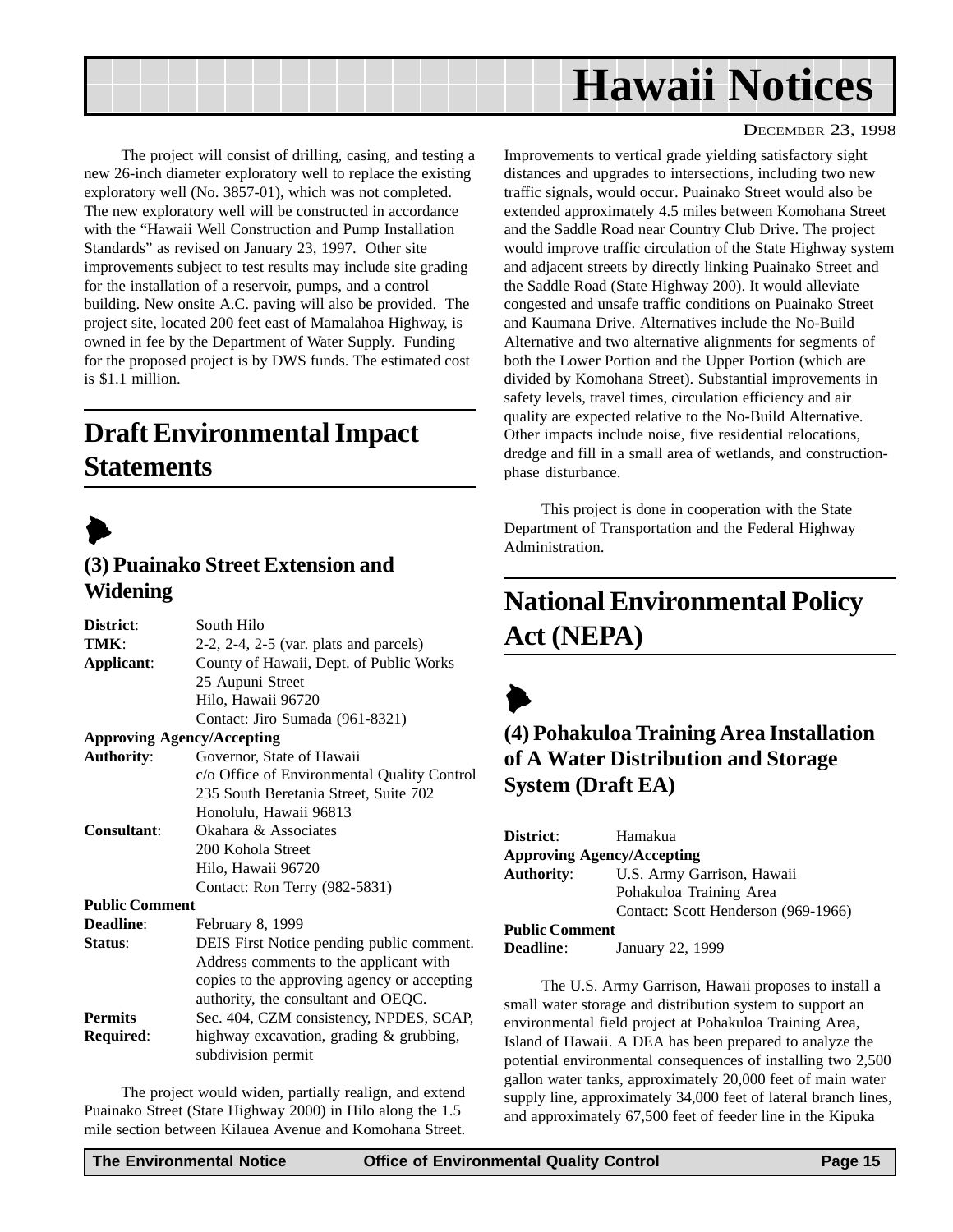# <span id="page-15-0"></span>**Hawaii Notices**

#### DECEMBER 23, 1998

Alala1 Fence Unit (Training Area 23). This effort to enhance populations of rare plants and their habitat is an essential component of the Army's Endangered Species Management Plan (ESMP). The ESMP outlines ecosystem management actions that will ensure compliance with provisions of the Endangered Species Act and Army Regulation 200-3.

## **Previously Published Projects Pending Public Comments**

### **Draft Environmental Assessments**

#### 6 **North Kohala Set Aside Lands for Community Park Applicant**: Department of Parks and Recreation **Public Comment**

**Deadline**: January 7, 1999

### **Draft Environmental Impact Statements**

#### 6 **Hamakua Lower Ditch Watershed Project**

**Applicant**: State Department of Agriculture **Public Comment Deadline**: January 22, 1999

## **Withdrawal**

#### 6 **Huggos' Request for A Non-Exclusive Grant of Easement**

The DLNR, Division of Land Management is withdrawing the draft environmental assessment for the Huggos' Request for A Non-Exclusive Grant of Easement which was published in the January 23, 1995 Environmental Notice.

# **Federal Notices**

### **EPA Speaks on Barbers Point NAS DEIS.**

The U.S. EPA has prepared the following comments on the draft EIS:

"Expressing environmental concerns that "contamination of an underground source of drinking water has not been sufficiently described," and "that the possible impacts of changes in airport use has not been sufficiently developed in the analysis" EPA noted that "the DEIS [for Barbers Point Naval Air Station Disposal and Reuse of Land Facilities] does not fully develop relevant, reasonable mitigation that could help to improve reuse plans for the protection of human health and the environment" (see 63 F.R. 67062, December 4, 1998, for details).

## *Caulerpa taxifolia* **For APHIS Noxious Weed List?**

The Animal and Plant Health Inspection Service (APHIS) of the U.S. Department of Agriculture is proposing to amend the noxious weed regulations by adding the green seaweed *Caulerpa taxifolia* (Mediterranean clone) to the list of aquatic weeds. This green seaweed has invaded the Mediterranean coats of France and Italy and now covers

thousands of acres of the coastal zone. France, Spain and Australia have already banned its posession, transport and sale, but it continues to be available for importation and sale in the United States for use in public and private aquariums. APHIS believes that if released into the environment, the Mediterranean clone of *C. taxifolia* would threaten the coastal waters and coral reefs of Hawai'i and American Samoa. **COMMENTS AND REQUESTS FOR A PUBLIC HEARING MUST BE RECEIVED ON OR BEFORE FEBRUARY 2, 1999** (see, 63 F.R. 67012, December 4, 1998, for details).

### **Marine Mammals Permit PHF#393-1480**

The National Marine Fisheries Service (NMFS) has received an application from Deborah Glockner-Ferrari of the Center for Whale Studies in Louisiana for a permit to continue, for an additional five-year period, a long term study (since 1975) on North Pacific humpback whales (*Megaptera novaeangliae*) and several small species of odontocete cetaceans. **COMMENTS MUST BE RECEIVED ON OR BEFORE JANUARY 4, 1999** (see, 63 F.R. 67045, December 4, 1998, for details).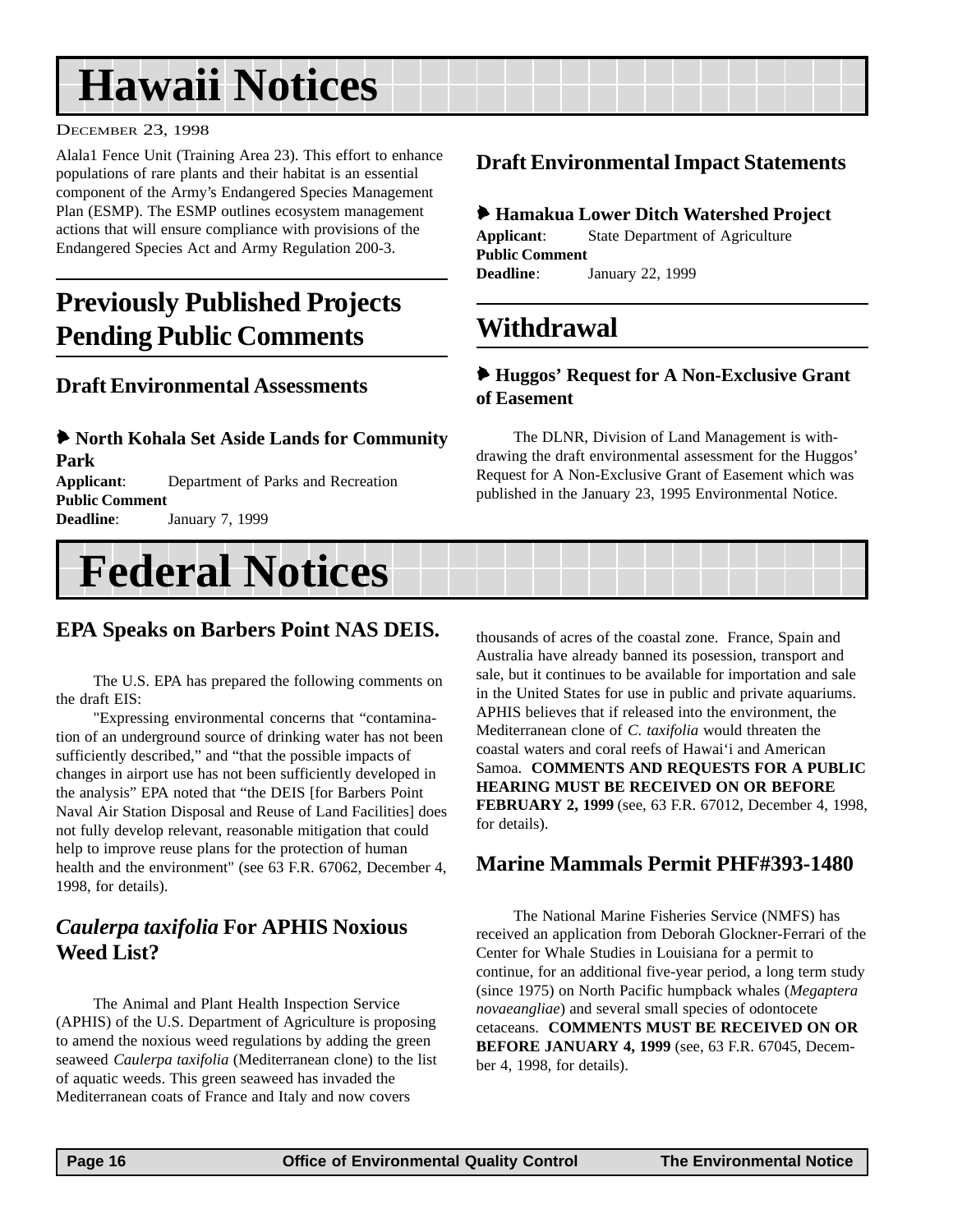## <span id="page-16-0"></span>**Draft Environmental Impact Statements**

## $\bullet$

## **(1) Lihue Energy Service Center**

| District:             | Lihue                                       |
|-----------------------|---------------------------------------------|
| TMK:                  | 3-8-05: portion of 3 (KE's Preferred Site)  |
| Applicant:            | Kauai Electric Division                     |
|                       | Citizens Utilities Company                  |
|                       | 4463 Pahee Street                           |
|                       | Lihue, Kauai 96766                          |
|                       | Contact: Dave Morgan (335-6233)             |
|                       | <b>Approving Agency/Accepting</b>           |
| <b>Authority:</b>     | County of Kauai, Planning Department        |
|                       | 4444 Rice Street, Suite 473                 |
|                       | Lihue, Kauai 96766                          |
|                       | Contact: Dee M. Crowell (241-6677)          |
| <b>Consultant:</b>    | Planning Solutions, Inc.                    |
|                       | 1210 Auahi Street, Suite 221                |
|                       | Honolulu, Hawaii 96814                      |
|                       | Contact: Perry White (593-1288)             |
| <b>Public Comment</b> |                                             |
| <b>Deadline:</b>      | February 8, 1999                            |
| Status:               | DEIS First Notice pending public comment.   |
|                       | Address comments to the applicant with      |
|                       | copies to the approving agency or accepting |
|                       | authority, the consultant and OEOC.         |

**Permits** Covered source permit, NPDES, historic **Required:** sites review, CZM consistency certification, PSD, special permit (agricultural district)

Kauai Electric (KE) is proposing to develop a masterplanned energy service center in Lihue, Kauai, Hawaii. The complex, once fully developed, would include 120 to 150 megawatts (MW) of new electrical generating capacity and ancillary facilities, and a Transmission & Distribution facilities baseyard (T&D). The site could accommodate a wide range of fossil fuel-fired generating technologies, including combustion turbines, diesel-electric, and coal-fired units. Each unit would be installed as needed to meet customers' demand for electricity. New electrical transmission lines would connect the proposed facilities with the existing transmission system on the Island.

Three sites are being considered. Lihue Plantation Company is presently cultivating sugar cane on all of them. KE's "Preferred Site" is situated mauka of Grove Farm's Kukui Grove Shopping Center. The Field 390 Site is located along a main cane haul road just south of Maalo Road, and



**Kauai Notices**

the Airport Industrial Area Site is located south of Hanamaulu Gulch just west of the Lihue Airport. Some offsite improvements will be needed for such things as water supply, wastewater disposal, and access.

The proposed project is intended to provide the generating capacity needed to meet the forecast demand for electricity on the Island of Kauai over the next several decades as envisioned in KE's 1997 Integrated Resource Plan (1997 IRP). It provides the power needed after implementation of the energy-efficiency and conservation measures in KE's approved Demand-Side Management programs.

The proposed facilities incorporate best available control technologies to mitigate the effect of air emissions, surface runoff, noise, leaks from fuel storage and transport, and other potential pollutants. The facilities will comply with all air emissions and ambient air quality standards, but its operation would adversely affect air quality in some surrounding locations. Similarly, while noise from plant operations is compatible with existing uses in the areas surrounding each of the sites, it could limit future development of noisesensitive uses in some areas.

## **Final Environmental Impact Statement**



## **(2) Pacific Missile Range Facility**

**District**: Waimea **TMK**: 1-2-02: Por. 1, 15, and Por. 24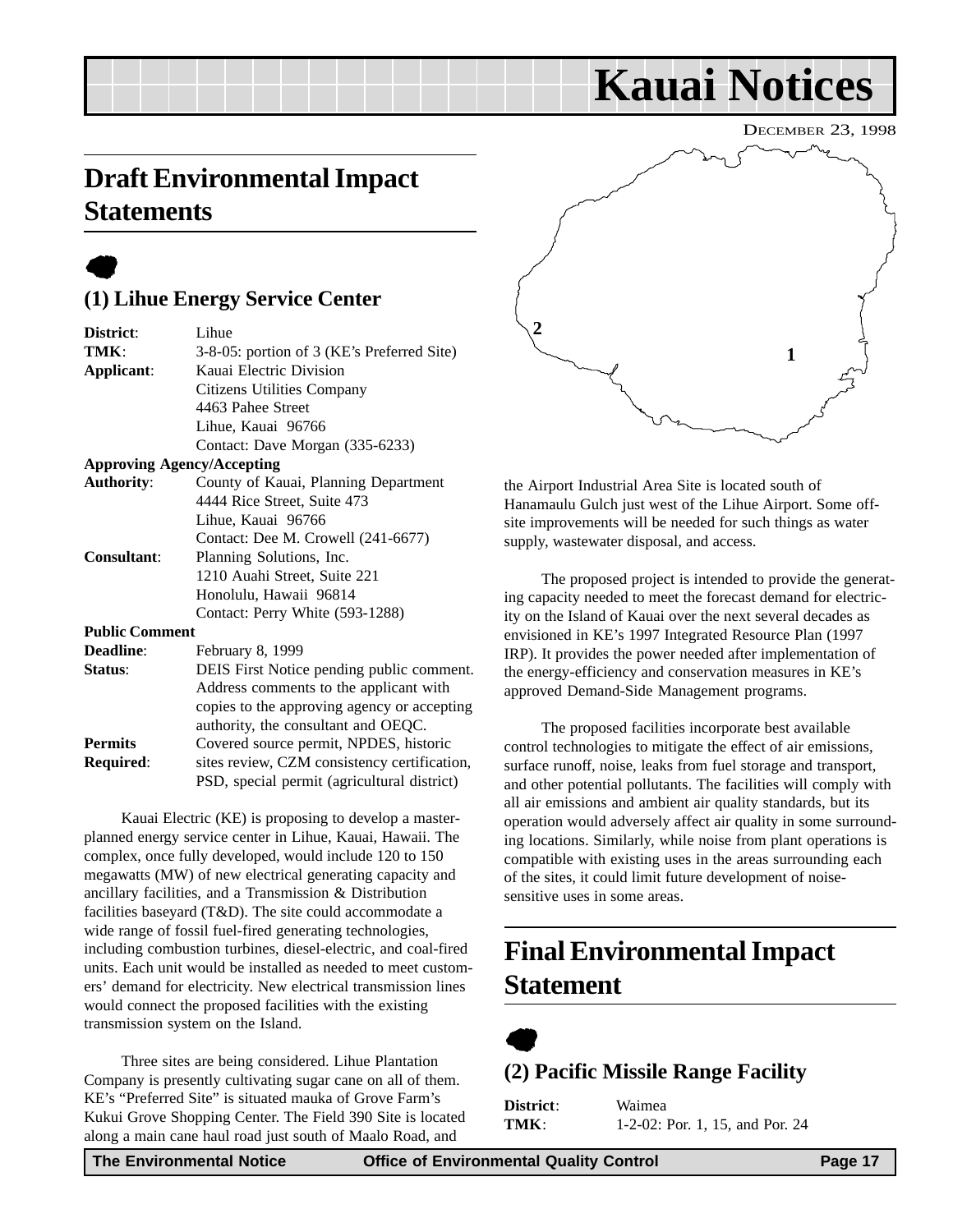# <span id="page-17-0"></span>**Kauai Notices**

#### DECEMBER 23, 1998

| Applicant:        | U.S. Navy                                |
|-------------------|------------------------------------------|
|                   | Pacific Missile Range Facility           |
|                   | P.O. Box 128                             |
|                   | Kekaha, Kauai, Hawaii 96752-0128         |
|                   | Contact: Vida Mossman (335-4740)         |
|                   | <b>Approving Agency/Accepting</b>        |
| <b>Authority:</b> | Department of Land and Natural Resources |
|                   | 1151 Punchbowl Street                    |
|                   | Honolulu, Hawaii 96813                   |
|                   | Contact: Gary Martin (587-0414)          |
| Status:           | FEIS accepted by the Department of Land  |
|                   | and Natural Resources on November 25,    |
|                   | 1998.                                    |
|                   |                                          |

This notifies the public that the Navy is issuing a final environmental impact statement for the enhancement of the Pacific Missile Range Facility (PMRF). The FEIS assesses the potential impacts associated with enhancing PMRF capabilities to conduct testing and training activities relating to the Navy's Theater Ballistic Missile Defense (TBMD) program as well as other Department of Defense (DoD) Theater Missile Defense (TMD) programs. The FEIS analyzes additional missile launch and support locations, facility construction, launch preparation activities, missile flight tests, radar and optical tracking operations, and intercept tests in the Pacific Ocean.

This FEIS has been prepared to satisfy the requirements of the National Environmental Policy Act (NEPA) to support Federal decisions relating to the proposed enhancements of PMRF. It has also been prepared to satisfy the requirements of Hawaii Revised Statutes (HRS) 343 to support State decisions relating to the proposed use of State lands by the Navy. Since the State and Federal actions and decisions are interconnected, the analyses have been documented in a single joint EIS.

Navy decisions are: 1) How to enhance the capabilities of PMRF to allow Navy TBMD and other DoD TMD testing, evaluation, and training activities and 2) Which remote sites to develop to support these activities. Development at remote sites would include missile launch and support facilities and instrumentation facilities.

Decisions to be made by the State of Hawaii are: 1) Whether to revise the existing ground hazard area restrictive use easement with the Navy to expand the types of missile launches and extend the easement term from 1 January 2003 to 31 December 2030. This existing easement allows PMRF to restrict public access to approximately 70 acres of the 140 acre Polihale State Park and 2,039 acres of adjoining agricultural lands for no more than four hours up to 30 times each year. The easement requires these lands to remain in their

present non-commercial uses. 2) Whether to revise other Navy leases and/or convey land to the Navy and concur with or grant approvals as may be required for Navy use of lands to support the enhancement of PMRF to facilitate development and testing of TMD systems. The Navy would lease or purchase up to 5 acres of state land in the Kamokala Magazine area for construction of new storage facilities and lease up to 125 acres for an associated restrictive use easement. The restrictive use easement would permit continued agricultural use of the lands but limit the construction of new buildings or other structures and prohibit public access to the area. New leases and safety easements would run through 19 August 2029.

Individuals or organizations may obtain further information or request a copy of the FEIS by writing to: Ms. Vida Mossman, P.O. Box 128, Kekaha, Kauai, Hawaii, 96752-0128.

## **Previously Published Projects Pending Public Comments**

#### **Draft Environmental Assessments**

#### 7 **Papa'a Bay Ranch Improvements**

| Mandalay Properties Hawaii LLC            |
|-------------------------------------------|
| c/o Belles Graham Proudfoot & Wilson      |
| 4334 Rice Street, Suite 202               |
| Lihue, Hawaii 96766                       |
| Contact: Max Graham, Jr., Esq. (245-4705) |
| <b>Approving Agency/Accepting</b>         |
| Department of Land and Natural Resources  |
| <b>Land Division</b>                      |
| 1151 Puncbowl Street, Room 220            |
| Honolulu, Hawaii 96813                    |
| Contact: Lauren Tanaka (587-0385)         |
| January 7, 1999                           |
|                                           |

## **Acceptance Notices**

#### **Final Environmental Impact Statement**

#### 7 **Pacific Missile Range Facility**

The Pacific Missile Range Facility final EIS was accepted by the Department of Land and Natural Resources on November 25, 1998. For more information, see page xx.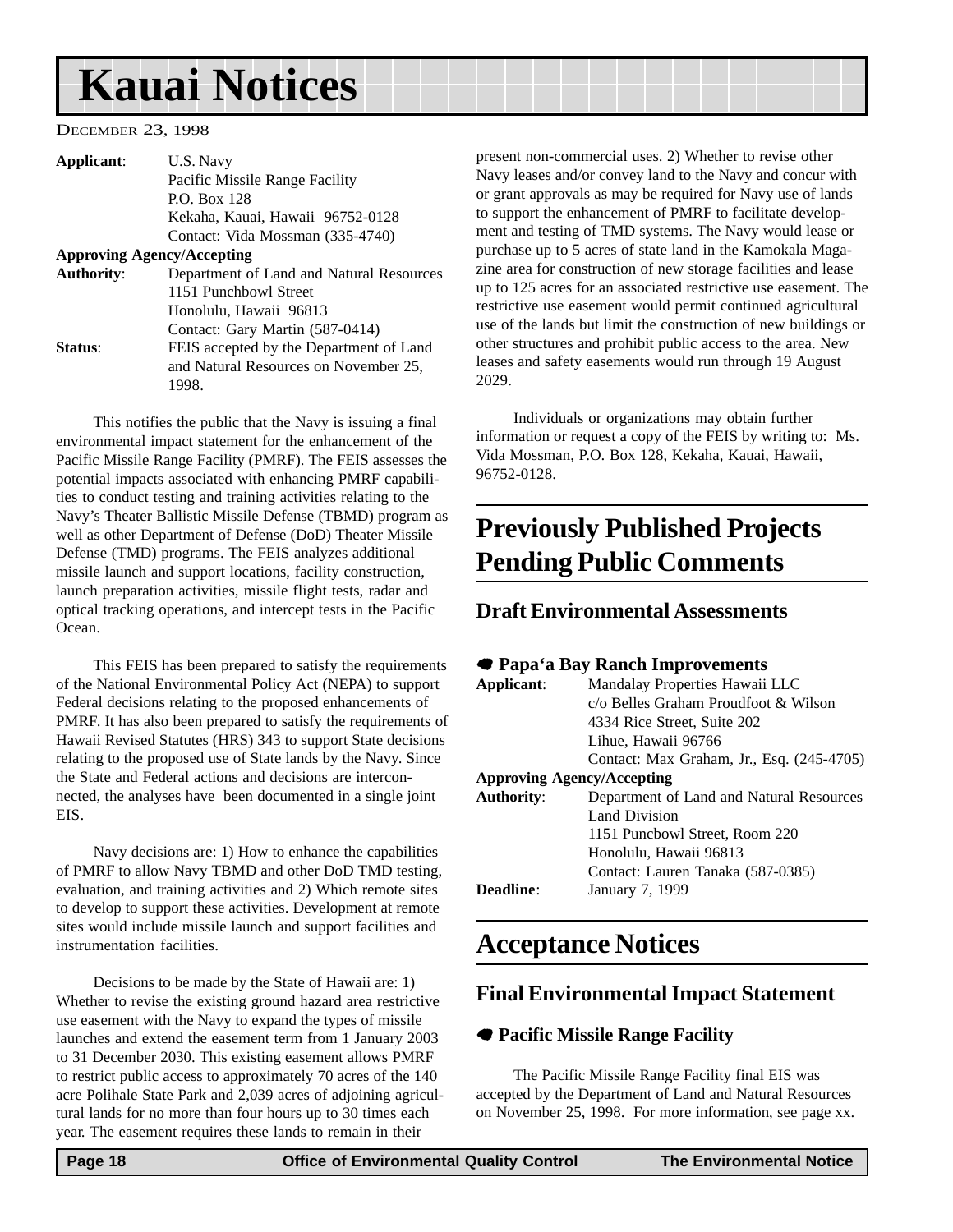# **Shoreline Notices**

DECEMBER 23, 1998

### **Shoreline Certification Applications**

Pursuant to § 13 -222-12, HAR the following shoreline certification applications are available for inspection at the DLNR District Land Offices on Kauai, Hawaii and Maui and at Room 220, 1151 Punchbowl St., Honolulu, Oahu (Tel: 587-0414). All comments shall be submitted in writing to the State Land Surveyor, 1151 Punchbowl Street, Room 210, Honolulu, HI 96813 and postmarked no later than fifteen (15) calendar days from the date of the public notice of the application.

| Case<br>No. | Date<br>Received | Location                                                                                                                                  | Applicant                                            | Tax Map<br>Key             |
|-------------|------------------|-------------------------------------------------------------------------------------------------------------------------------------------|------------------------------------------------------|----------------------------|
| OA-408      | 12/03/98         | Lot 343, Ld Ct app 616, Kailua,<br>Koolaupoko, Oahu (1360 Mokulua<br>Drive)                                                               | Walter P. Thompson, Inc.<br>for Charles Wang         | $4 - 3 - 04:81$            |
| MA-198      | 11/30/98         | Lahaina Armory Park, Governors<br>Executive Order No. 2771,<br>Wainee, Lahaina, Maui (Front<br>Street, Lahaina)                           | R Tanaka, Inc. for County<br>of Maui                 | $4 - 6 - 02:10$            |
| MA-199      | 12/07/98         | Lot 1 of the Hale Malia Subdiv,<br>Being of Por of RP 6384, LCAw<br>4240, Ap 3 to Kau, Alaeloa,<br>Lahaina, Maui (59 Hale Malia<br>Place) | Akamai Land Surveying,<br>Inc. for G.W. Maclaren     | $4 - 3 - 03:91$            |
| $LA-004$    | 12/07/98         | Canoe Hale, Por of Lot 4, Ld Ct<br>Consolidation 170, Manele,<br>Lanai (Hulopoe Bay, Lanai City,<br>Lanai)                                | Walter P. Thompson, Inc.<br>for Castle & Cooke, Inc. | $4 - 9 - 17$ :<br>Por $02$ |

### **Shoreline Certifications and Rejections**

Pursuant to §13-222-26, HAR the following shorelines have been certified or rejected by the DLNR. A person may appeal a certification or rejection to the BLNR, 1151 Punchbowl Street, Room 220, Honolulu, M 96813, by requesting in writing a contested case hearing no later than twenty (20) calendar days from the date of public notice of certification or rejection.

| Case<br>No. | Date.<br>Cert/Rej     | Location                                                                                                                                                                              | Applicant                                                                               | Tax Map<br>Key          |
|-------------|-----------------------|---------------------------------------------------------------------------------------------------------------------------------------------------------------------------------------|-----------------------------------------------------------------------------------------|-------------------------|
| OA-697      | Certified<br>12/11/98 | Lots 16 & 17, Ld Ct App 1827 (Map<br>3), Lualualei, Waianae, Oahu (87-<br>579 Farrington Highway)                                                                                     | Towill Shigeoka &<br>Associates, Inc. for<br>Mr. & Mrs. Yasokichi<br>Shioda             | $8 - 7 - 25:15$<br>& 16 |
| $0A-698$    | Certified<br>12/11/98 | Lot 20 & Lot 20-A, "Kahala<br>Subdiv", as shown on Bishop<br>Estate Map No. 4530, Kahala,<br>Honolulu, Oahu (4461 Kahala Ave.)                                                        | ParEn, Inc. dba Park<br>Engineering for Walter<br>Jamitkowski                           | $3 - 5 - 03:4$          |
| OA-699      | Certified<br>12/11/98 | Por of Lot 53, File Plan 279,<br>Niu, Waikiki, Oahu (5517<br>Kalanianaole Highway)                                                                                                    | Hawaii Land<br>Consultants for Thomas<br>Henderson                                      | $3 - 7 - 01:10$         |
| $0A-693$    | Certified<br>12/11/98 | Lot 322, Ld Ct App 323, Pueohala,<br>Kalaheo, Kailua, Koolaupoko, Oahu<br>(140 North Kalaheo Avenue)                                                                                  | Walter P. Thompson,<br>Inc. for Steve & Alma<br>Funke and John &<br>Rickie Titherington | $4 - 3 - 15:10$         |
| $K_A - 135$ | Certified<br>12/11/98 | Lot 7-C, Kaonohi Point Subdiv.,<br>Wainiha Hui Land, Wainiha,<br>Hanalei, Kauai (7366 Alealea<br>Road)                                                                                | Wagner Engineering<br>Services, Inc. for<br>Krabacher Family Trust                      | $5 - 8 - 09:25$         |
| $HA - 201$  | Certified<br>12/11/98 | Lot 18 of Puako Beach Lots (HTS<br>Plat 414-A) being the Whole of<br>Grant S-13,797 to Vera Wolf<br>Spencer, at Lalamilo, Waimea, S.<br>Kohala, Hawaii (69-1910 Puako<br>Beach Drive) | Wes Thomas Associates<br>for Jana Hynes Trust)                                          | $6 - 9 - 06:18$         |
| $MA-139$    | Certified<br>12/11/98 | Por of Deed: Bd of Education to<br>Trustee of Oahu College, dtd<br>January 30, 1860, Bk 12, Pages<br>400-403, Kuau, Paia, Maui (Hana<br>Highway, Paia, Maui)                          | Akamai Land Surveying,<br>Inc. for $A & B$<br>Properties, Inc.                          | $2 - 5 - 04:24$         |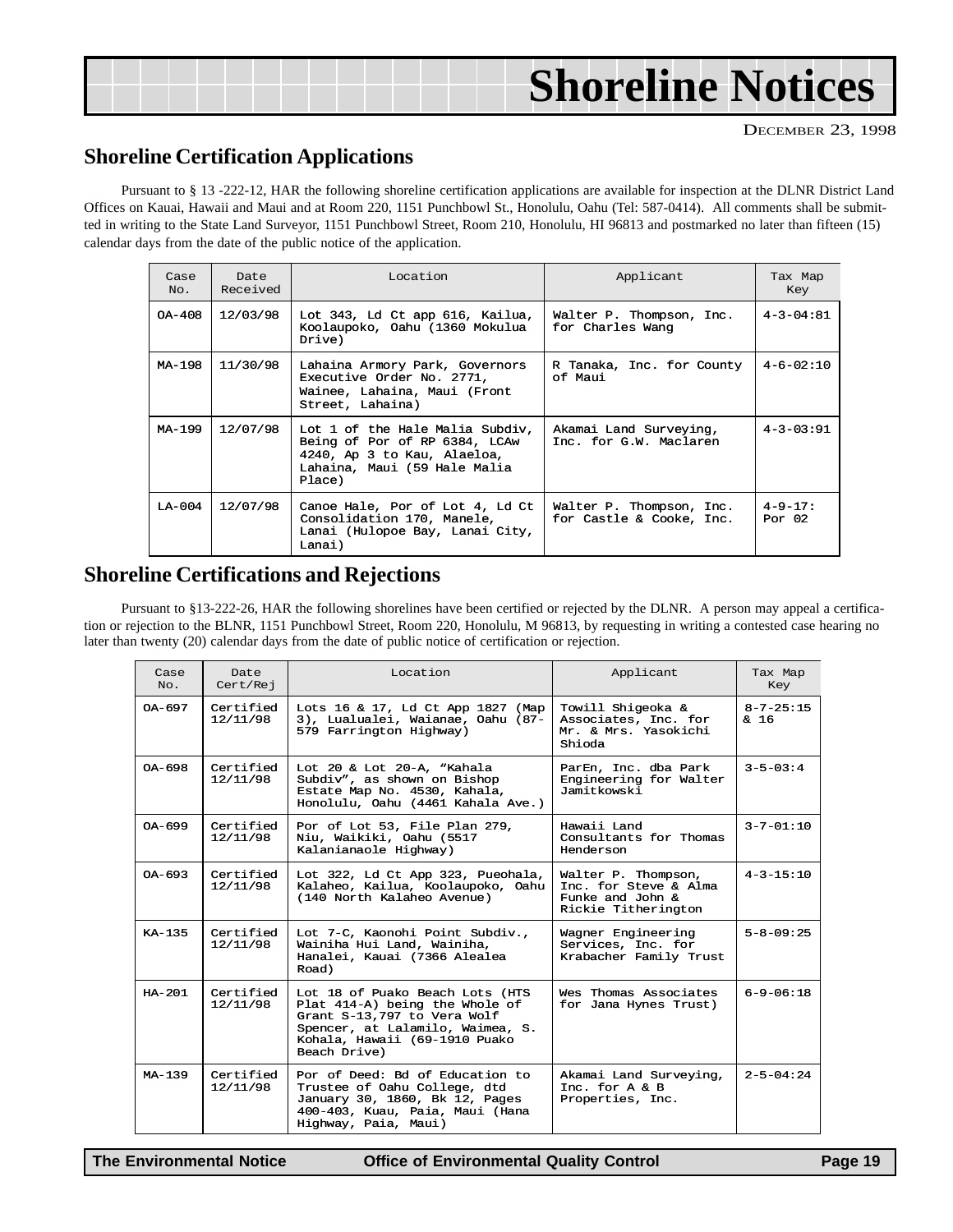# **Pollution Control Permits**

DECEMBER 23, 1998

## **Department of Health Permits**

The following is a list of some pollution control permits currently being reviewed by the State Department of Health. For more information about any of the listed permits, please contact the appropriate branch or office of the Environmental Management Division at 919 Ala Moana Boulevard, Honolulu.

| Branch &<br>Permit Type                                                                       | Applicant &<br>Permit Number                                                                                             | Project Location                                                                                           | Pertinent<br>Dates         | Proposed Use                                                                                                                   |
|-----------------------------------------------------------------------------------------------|--------------------------------------------------------------------------------------------------------------------------|------------------------------------------------------------------------------------------------------------|----------------------------|--------------------------------------------------------------------------------------------------------------------------------|
| Clean Air<br>Branch,<br>586-4200,<br>Covered<br>Source<br>Permit                              | U.S. Navy NAVSTA<br>PHNC, No. 0105a-<br>$01 - C$                                                                         | NAVSTA PHNC, Pearl<br>Harbor, Oahu                                                                         | Comments<br>Due:<br>1/9/99 | One (1) 1.25<br>MMBtu/hr Boiler<br>and Ship Building<br>and Repair<br>Operations                                               |
| CAB,<br>Covered<br>Source<br>Permit                                                           | U.S. Navy PWC<br>PHNC, No. 0105e-<br>$01-C$                                                                              | PWC PHNC, Pearl<br>Harbor, Oahu                                                                            | Comments<br>Due:<br>1/9/99 | Two (2) 12.6<br>MMBtu/hr Boielrs,<br>Three $(3)$ 44<br>MMBtu/hr Boilers,<br>and Five (5) 2 MW<br>Combustion<br>Turbines        |
| CAB,<br>Covered<br>Source<br>Permit                                                           | Kona Community<br>Hospital, No.<br>$0265 - 01 - C$                                                                       | TMK $7-9-10:1$ ,<br>Kealakekua, Hawaii                                                                     | Comments<br>Due:<br>1/9/99 | 200 lb/hr Medical<br>Waste Incinerator                                                                                         |
| CAB,<br>Covered<br>Source<br>Permit                                                           | Pohakulepo<br>Recycling<br>Partnership, No.<br>$0386 - 02 - C$ , Minor<br>Modification<br>Application No.<br>$0386 - 03$ | $3-6-04: por.7,$<br>TMK:<br>Wailuku, Maui                                                                  | Amended:<br>12/7/98        | 260 TPH Portable<br>Rock Crushing<br>Plant.<br>Modification for<br>Temporary<br>Replacement Unit<br>for Primary Jaw<br>Crusher |
| CAB,<br>Temporary<br>Covered<br>Source<br>Permit                                              | Keauhou<br>Construction,<br>L.P., No. 0293-<br>$01 - CT$                                                                 | Various Temporary<br>Sites<br>Initial Location:<br>Pualani Estates<br>Subdivision, Kailua-<br>Kona, Hawaii | Issued:<br>12/7/98         | 325 TPH Portable<br>Rock Crushing<br>Plant with 360 kW<br>Diesel Engine<br>Generator                                           |
| CAB,<br>Noncovered<br>Source<br>Permit                                                        | Hale Kauai, Ltd.,<br>NSP) No.<br>$0295 - 01 - N/NT$                                                                      | 3371 Wilcox Road,<br>Lihue, Kauai<br>Various Sites                                                         | Issued:<br>12/7/98         | 18.45 tph Concrete<br>Block Plant<br>150 cy/hr Concrete<br>Batch                                                               |
| CAB,<br>Noncovered<br>Source<br>Permit                                                        | TOMRA Pacific,<br>Inc., No.<br>$0427 - 01 - N$                                                                           | 99-1160 Iwaena Street,<br>Aiea, Oahu                                                                       | Issued:<br>12/14/98        | $8,000$ lb/hr<br>Hammermill with<br>Cyclone and<br>Baghouse                                                                    |
| Safe<br>Drinking<br>Water<br>Branch,<br>$586 - 4258$ ,<br>Underground<br>Injection<br>Control | Maui Pineapple<br>$Co.$ , Ltd., UM-<br>1229                                                                              | 120 Kane St., Kahului,<br>Maui                                                                             | NA                         | Permit<br>modification to<br>change use of one<br>injection well                                                               |
| SDWB, UIC                                                                                     | Keawe Lake Group,<br>LLC, UM-1211                                                                                        | Hotel Molokai,<br>Kamehameha Hwy.,<br>Kaunakakai, Molokai                                                  | NA                         | Permit renewal of<br>two sewage<br>disposal wells                                                                              |

 **Page 20 Office of Environmental Quality Control The Environmental Notice**